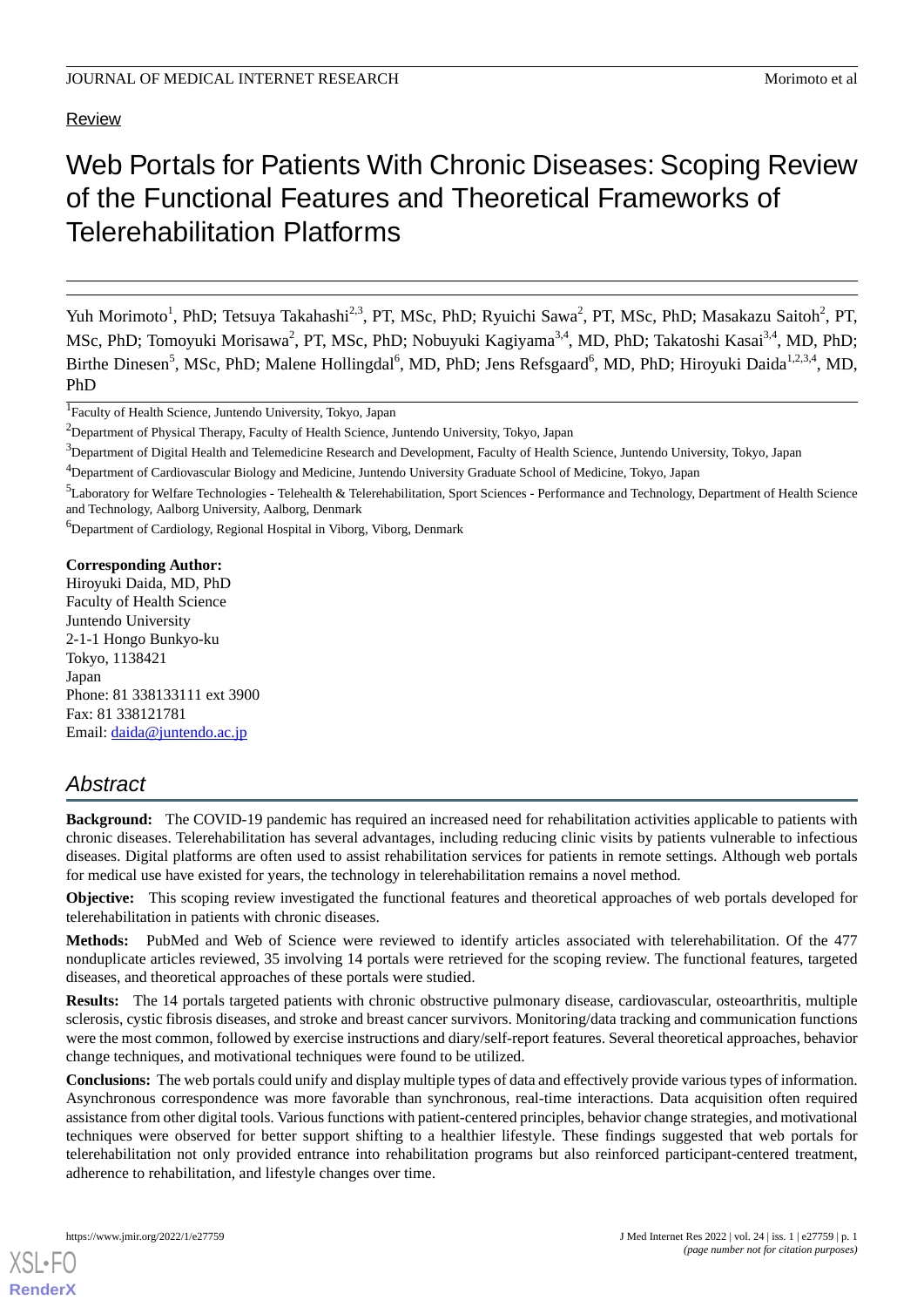*(J Med Internet Res 2022;24(1):e27759)* doi:  $10.2196/27759$ 

#### **KEYWORDS**

telerehabilitation; web portal; chronic disease; monitoring/data tracking function; patient-centered care

#### *Introduction*

Chronic diseases are the leading causes of death worldwide. The World Health Organization has reported that chronic diseases are responsible for almost 60% of deaths worldwide [[1\]](#page-10-0). Studies show evidence of the effectiveness of rehabilitation for patients with chronic disease; however, rehabilitation programs are generally underused [\[2](#page-10-1),[3\]](#page-10-2). The major barriers to participation in a rehabilitation program include inconvenient timing, travel and transport issues, and lack of perceived benefit [[4\]](#page-10-3). Currently, rehabilitation services are facing even more difficulty because of the COVID-19 pandemic. Conventional clinic-based rehabilitation programs have been suspended as a result of physical distancing recommendations and a shortage of health care services [\[5](#page-10-4),[6\]](#page-10-5). Patients with chronic diseases are more likely to develop severe conditions than patients without chronic diseases, thus visiting clinics is considered to be a risk to be avoided by patients [[7\]](#page-10-6). Telerehabilitation can address such obstacles, even during the COVID-19 pandemic.

Telerehabilitation is defined as rehabilitation activities performed using information provided by communication technologies over a distance [\[8\]](#page-10-7). Telerehabilitation for patients with chronic diseases may consist of many components, for example, exercise instruction, education, better communication, and self-management training [[9](#page-10-8)-[11\]](#page-10-9). Digital platforms are often used to assist rehabilitation services for patients in remote settings [[12-](#page-11-0)[14\]](#page-11-1), and web portals are one of the potential technologies. The term "portal (computing)" has been described as a website that is used as a gateway to the internet, where information useful to a person interested in particular topics has been gathered [\[15](#page-11-2)]. A web portal in clinical use has been described as a kind of electronic health record that permits patients to access their records or communicate with their health care professionals [[16,](#page-11-3)[17\]](#page-11-4). Furthermore, the US government describes a web portal as "a secure online website that gives patients convenient, 24-hour access to personal health information from anywhere with an internet connection" [[18\]](#page-11-5). Taking into account the personal nature of the information, access is often limited to authorized people in a secure and confidential setting [\[19](#page-11-6)]. To encourage patient engagement and provide benefits, web portals are recommended to follow the principle of patient-centered care [[20\]](#page-11-7). The primary concept of patient-centered care is that patient values guide clinical decisions [\[21](#page-11-8)]. The 6 factors defined as components of patient-centered care are (1) respect for patients' values, preferences, and expressed needs; (2) coordination and integration of care; (3) information, communication, and education; (4) physical comfort; (5) emotional support; and (6) involvement of family and friends [\[22](#page-11-9)].

Web portals have the potential to be a core digital component for patient-centered telerehabilitation, however, relatively few have been adapted for telerehabilitation [\[23](#page-11-10)], and few studies to date have analyzed the use of web portals for telerehabilitation

 $XS$  $\cdot$ FC **[RenderX](http://www.renderx.com/)** in an international context. It is not known whether there are unique characteristics in web portals developed for telerehabilitation targeting chronic diseases rather portals designed for other medical purposes. For these reasons, a scoping review was conducted to gather knowledge about what has been designed and tested in clinical practice, as well as to identify any existing gaps in knowledge. The search strategy according to population, concept, and context elements was as follows: P, telerehabilitation participants with chronic disease; C, web portals developed for telerehabilitation, functional features, theoretical approaches, behavior change techniques (BCT), motivational techniques (MTs), and mode of delivery; C, any gender, age, or region. The following research question was formulated to guide this review: What are the functional features and theoretical approaches of web portals developed for telerehabilitation programs in patients with chronic diseases, as well as any characteristics that can be observed through the investigations?

## *Methods*

#### **Study Design**

This study was designed to map the functional features of web portals utilized for telerehabilitation targeting chronic diseases. Although systematic reviews are preferred for answering clearly defined questions, a scoping review method is considered useful for answering broad questions [\[24](#page-11-11)]. The scoping review protocol in this study was developed using the guidelines provided by the Preferred Reporting Items for Systematic Reviews and Meta-analysis Extension for Scoping Reviews (PRISMA-ScR) checklist [[24](#page-11-11)[,25](#page-11-12)]. With the cooperation of an experienced university librarian, multiple databases were searched, ensuring the appropriateness of the search strategy. The final version of the protocol is available from a protocol registry  $[26]$  $[26]$ .

#### **Identification and Selection of the Relevant Articles**

A literature search of the international online bibliographic databases PubMed [[27\]](#page-11-14) and the Web of Science [\[28](#page-11-15)] was performed on May 17, 2021. The search formula used for the PubMed search engine was ((telerehabilitation) AND (chronic)) OR ((telerehabilitation) AND ((portal) OR (web-based) OR (digital platform) OR (online platform) OR (internet-based))). Because the definitions of web portals for telerehabilitation participants were not determined in a common context, digital platforms used for telerehabilitation were reviewed with the principal concepts of web portals described above, such as (1) web-based application, (2) allows the participants 24-hour access, and (3) containing useful rehabilitation-related functions for participants. To extract core components of web portals for telerehabilitation, portals developed for purposes other than telerehabilitation were excluded, as were clinician portals. To focus on the essential features, telerehabilitation portals targeting anything other than chronic diseases were also excluded. Web applications designed for a single purpose, web services with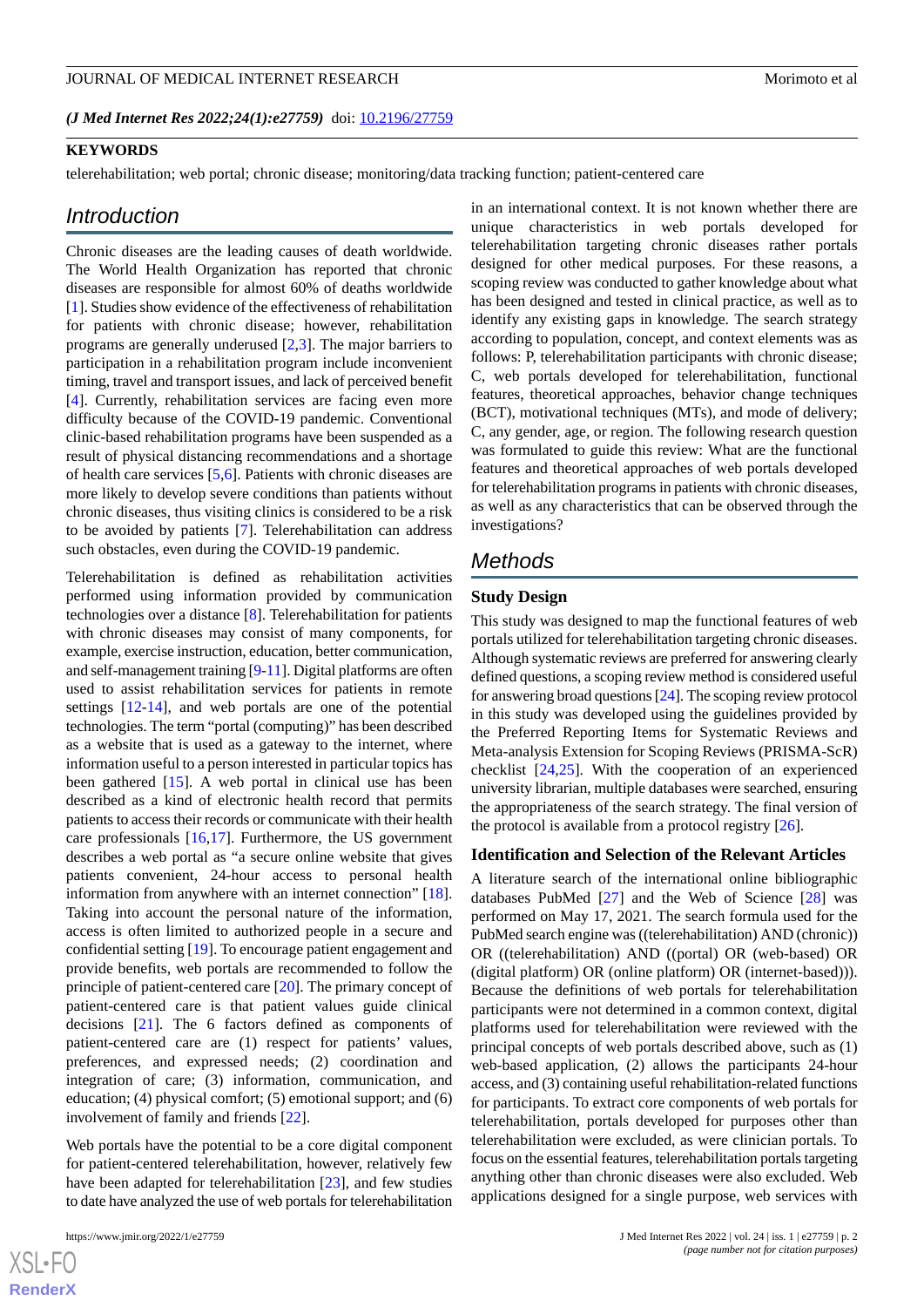limited time of access, and digital platforms based on native applications (eg, iOS and Android apps and PC applications) were excluded based on the definitions of web portals described above. Abstracts of the selected studies were reviewed by the team members according to the inclusion/exclusion criteria. Review articles, editorials, conference reports, and interviews were also excluded, whereas protocols were included.

Data extraction and charting were performed according to Arksey and O'Malley's guideline [\[29](#page-11-16)]. Data from the selected articles were extracted with the following modules: portal name, project name, country, functional features, targeted chronic diseases, language, and other systems required for the telerehabilitation service. Theories and models used in a study were investigated as well as BCTs, MTs, and mode of delivery. Several articles were found to describe the same telerehabilitation project. The names of the projects and web

<span id="page-2-0"></span>

portals, as well as the authors, institutions, and trial registration numbers, were used to identify telerehabilitation projects described in multiple articles.

## *Results*

#### **Overview**

Of the 644 articles initially identified by keywords, 477 remained after the removal of duplicates. An additional 5 articles were found through manual searching. [Figure 1](#page-2-0) shows the flow diagram of the article identification process. The titles and abstracts of these 482 nonduplicated articles were reviewed during the initial screening phase, resulting in the identification of 145 articles for full-text screening. Of these 145 articles, 35 articles with 14 platforms satisfied the criteria and were included in the analysis. Full reasons for exclusion are shown in [Figure](#page-2-0) [1.](#page-2-0)



#### **Functional Features of Telerehabilitation Portals**

Five portals were for patients with chronic obstructive pulmonary disease (COPD) [\[30](#page-11-17)[-43](#page-12-0)], 3 were for patients with cardiovascular diseases [[44-](#page-12-1)[49\]](#page-12-2), 2 for multiple sclerosis [[50,](#page-12-3)[51\]](#page-12-4), and 1 each for patients with osteoarthritis [\[52](#page-12-5)[-56](#page-12-6)], cystic fibrosis [[57](#page-12-7)[-59](#page-13-0)], and stroke  $[60]$  $[60]$ , and breast cancer survivors  $[61-64]$  $[61-64]$  $[61-64]$ . These 14 portals were implemented with multiple functions. Monitoring/data tracking functions and communication platforms were the most common features, provided by 11 and 10 portals, respectively. Monitoring/tracking functions foster self-management skills in patients by gaining knowledge and awareness of their health and active involvement in

[XSL](http://www.w3.org/Style/XSL)•FO **[RenderX](http://www.renderx.com/)**

rehabilitation programs [\[30](#page-11-17),[37,](#page-11-18)[46](#page-12-8)]. Communication functions take various forms, including text messaging systems, web forums, and videoconferencing. Exercise instruction function with audiovisual contents was emphasized in 9 portals, and diary/self-report function was found in 9 portals, being used for patients to share their rehabilitation reports and experience with health care team members. Six portals allowed relatives to participate in the rehabilitation program with permission of the patient. Education was also frequently found with 5 portals. Patient-reported outcomes (PROs) data and goal settings can be collected or determined through specifically designed systems [[55\]](#page-12-9), as well as through diary or communication functions [[48,](#page-12-10)[50,](#page-12-3)[64\]](#page-13-3). Two portals embedded audiovisual contents about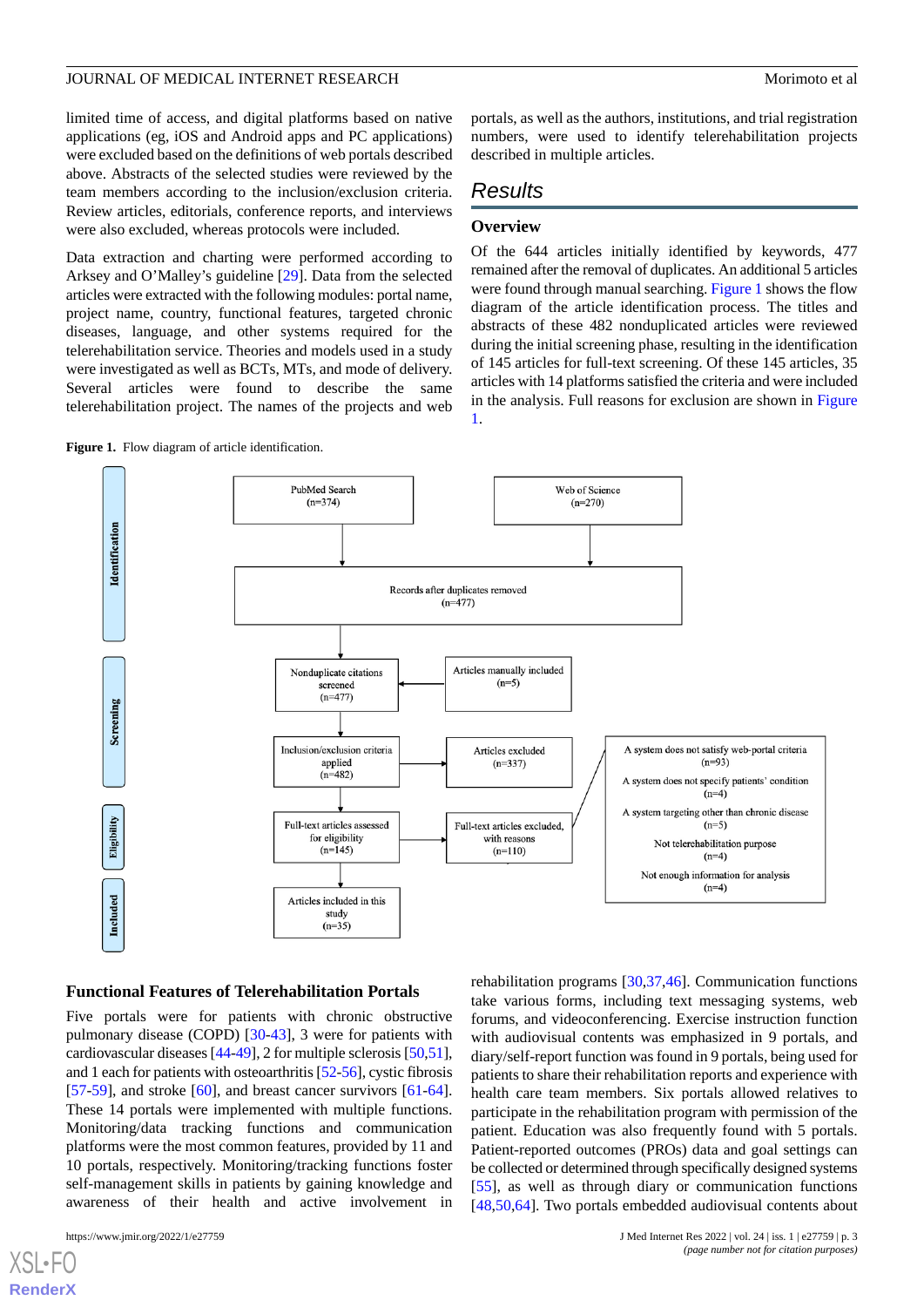other patients and their family members talking about their experiences of rehabilitation (narrative of others) [\[46](#page-12-8),[48\]](#page-12-10). Although monitoring is one of the major functions, portals often require assistance from other digital tools [\[30](#page-11-17),[35,](#page-11-19)[41](#page-12-11)[,44](#page-12-1)[,50](#page-12-3)] or extra effort of manual operations [[49,](#page-12-2)[57](#page-12-7)]. The most dominant security measure was an individual, password-protected system. Furthermore, ActivOnline protects user data and privacy by employing security measures (eg, 128-bit SSL security) to provide encrypted data transfer [\[59](#page-13-0)], and "web application" (portal 8) employed a 2-factor log-in system with participants' private mobile phone [[49\]](#page-12-2). The summary of functional features and the 14 portals are shown in [Table 1](#page-5-0) and [Figure 2.](#page-4-0) Detailed descriptions of each portal are given in [Multimedia Appendix](#page-10-10) [1.](#page-10-10)

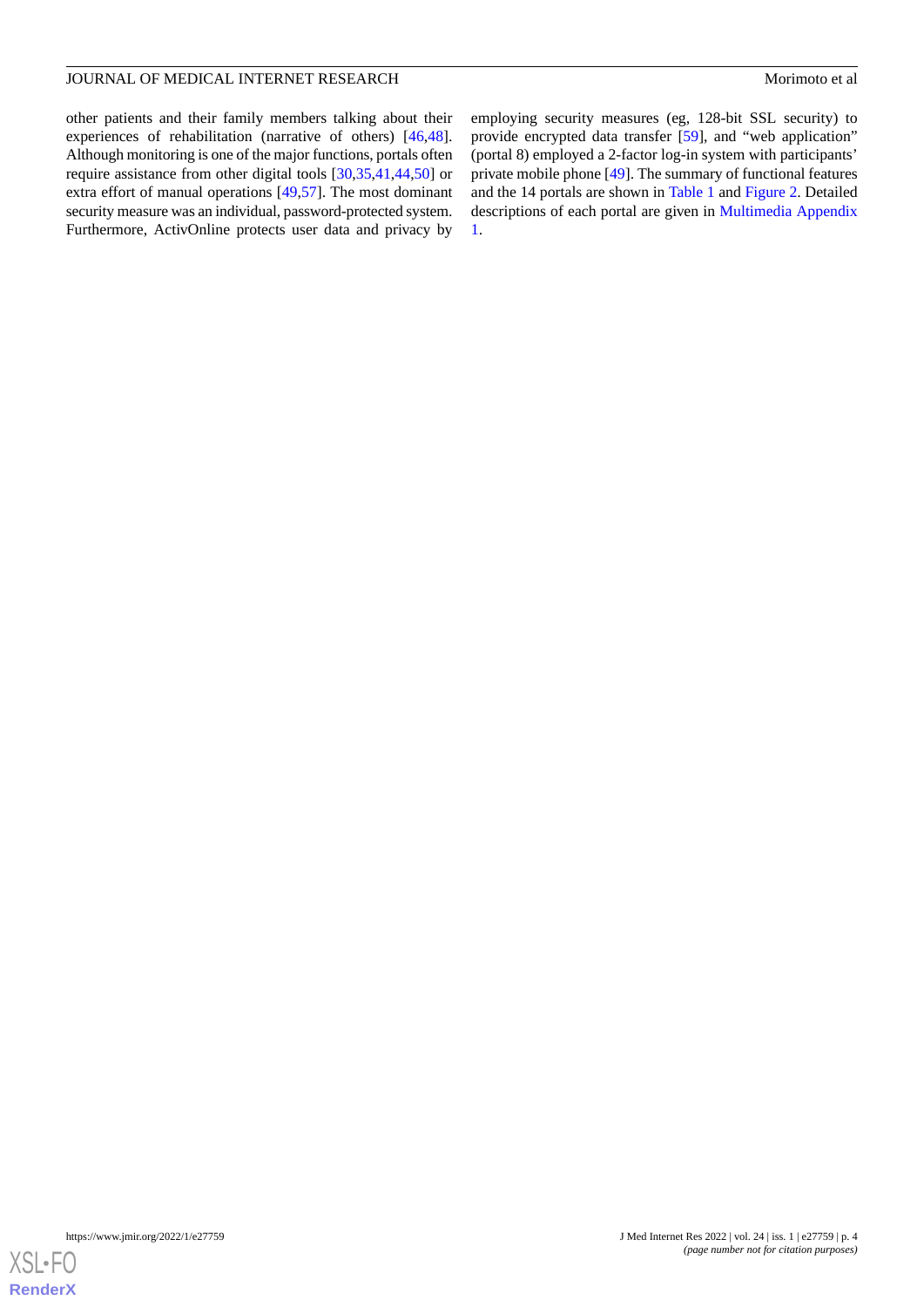<span id="page-4-0"></span>Figure 2. A summary of functional features and the 14 portals. A colored circle indicates a functional feature. The number in a circle denotes the number of portals that employ the functional feature. A colored circle with a dotted line is associated with the principle of patient-centered care. Yellow boxes on a gray circle indicate a web portal. The number in parenthesis denotes the number of functional features the portal implemented. P1: ActiveHeart; P2: ActivOnline; P3: e-Exercise; P4: HeartPortal; P5: IBMS; P6: "A web portal"; P7: TELEKAT portal; P8: "A web application", P9: "A webpage for self-management"; P10: e-CUIDATE system; P11: "A web portal"; P12: "A web platform; P13: LifeCIT website; P14: "A website". IBMS: Integrated Care Portal Multiple Sclerosis; TELEKAT: telehomecare, chronic patients, and the integrated health care system; P: portal; PROs: patient reported outcomes.

|                              |          | Theory based       |                 |                 |                      | Theory                  |                 |                |                    | Theory                              |                    |                       |                       |                     |  |
|------------------------------|----------|--------------------|-----------------|-----------------|----------------------|-------------------------|-----------------|----------------|--------------------|-------------------------------------|--------------------|-----------------------|-----------------------|---------------------|--|
|                              |          |                    |                 |                 |                      | mentioned               |                 |                |                    | not mentioned                       |                    |                       |                       |                     |  |
|                              | P5: IBMS | P7: TELEKAT portal | P1: ActiveHeart | P4: HeartPortal | P13: LifeCIT website | P8: "A web application" | P2: ActivOnline | P3: e-Exercise | P14: "A website"   | P9: "A webpage for self-management" | P6: "A web portal" | P12: "A web platform" | P10: e-CUIDATE system | P11: "A web portal" |  |
| Monitoring/tracking data     | O        | O                  |                 | O               | O                    | O                       | O               |                | Ō                  | O                                   | Ō                  | Ö                     |                       | Ō                   |  |
| Communication                |          | О                  | O               | O               | $\circ$              | O                       | O               |                | Ó                  |                                     |                    | О                     | O                     | Ō                   |  |
| <b>Exercise instructions</b> |          |                    | Ō               | Ō               | O                    |                         |                 | Ō              | $\overline{\circ}$ | O                                   |                    | Ō                     | $\overline{O}$        |                     |  |
| Diary/Self-report            | О        |                    |                 | О               | О                    |                         |                 |                | O                  | O                                   | O                  | O                     | $\circ$               |                     |  |
| Participation of relatives   | O        | O                  | $\circ$         | Ō               | $\circ$              | O                       |                 |                |                    |                                     |                    |                       |                       |                     |  |
| Education                    | Ō        | $\circ$            | $\circ$         | О               |                      |                         |                 | O              |                    |                                     |                    |                       |                       |                     |  |
| Goal settings                |          |                    |                 | O               | $\circ$              | O                       | Ō               |                | Ō                  |                                     |                    |                       |                       |                     |  |
| PRO                          | O        |                    |                 | O               |                      |                         |                 | Ο              |                    |                                     |                    |                       | О                     |                     |  |
| Scheduling/reminder          | Ō        |                    |                 |                 |                      | O                       | O               | O              | Ω                  |                                     |                    |                       |                       |                     |  |
| News                         | O        |                    |                 |                 |                      |                         |                 |                |                    |                                     |                    | O                     | Ō                     |                     |  |
| Narratives of others         |          |                    | O               | Ō               |                      |                         |                 |                |                    |                                     |                    |                       |                       |                     |  |
| Baseline assessment          |          |                    |                 |                 | О                    |                         |                 | O              |                    |                                     |                    |                       |                       |                     |  |
| Medication                   | O        |                    |                 |                 |                      |                         |                 |                |                    |                                     |                    |                       |                       |                     |  |
| Access to health record      | Ō        |                    |                 |                 |                      |                         |                 |                |                    |                                     |                    |                       |                       |                     |  |
| Patient admission form       | $\circ$  |                    |                 |                 |                      |                         |                 |                |                    |                                     |                    |                       |                       |                     |  |
| Patient-specific pathway     | Ō        |                    |                 |                 |                      |                         |                 |                |                    |                                     |                    |                       |                       |                     |  |



#### Theoretical approach not mentioned

Some functional features are considered to be associated with the principle of patient-centered care. Respect for patients' values can be attempted by PRO, diary function, and the participatory design process, which several portals followed

[XSL](http://www.w3.org/Style/XSL)•FO **[RenderX](http://www.renderx.com/)** [[36,](#page-11-20)[45,](#page-12-12)[47](#page-12-13)[,50](#page-12-3)]. Communication and education functions can provide coordination and integration of care, and the function of the relatives' participation is associated with involvement of family and friends.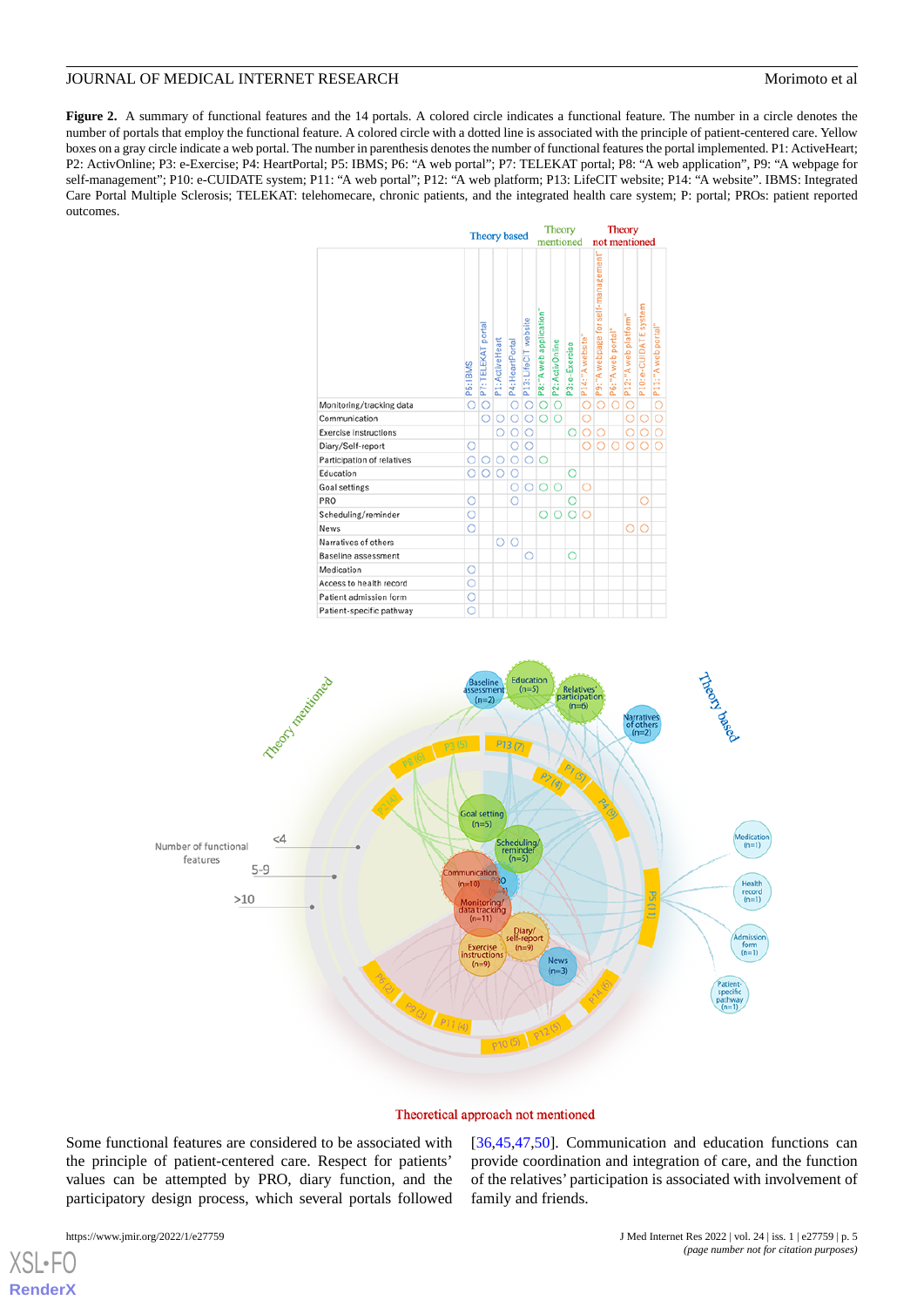## **JOURNAL OF MEDICAL INTERNET RESEARCH** Morimoto et al

## <span id="page-5-0"></span>**Table 1.** A list of included studies.

| Portal name and references                 | Project name                 | <b>Diseases</b>                                                        | <b>Functional features</b>                                                                                                                                                                                                                                                                       | Required additional systems                                                          |
|--------------------------------------------|------------------------------|------------------------------------------------------------------------|--------------------------------------------------------------------------------------------------------------------------------------------------------------------------------------------------------------------------------------------------------------------------------------------------|--------------------------------------------------------------------------------------|
| <b>Portal 1: ActiveHeart</b>               | TTP <sup>a</sup>             | Heart disease                                                          | Communication, exercise instructions,<br>education, participation of relatives,<br>narratives of others <sup>b</sup>                                                                                                                                                                             | The shared care platform,<br>MyMedic, Fitbit, sphygmo-<br>manometer, scale           |
| Dinesen et al [44]                         |                              |                                                                        |                                                                                                                                                                                                                                                                                                  |                                                                                      |
| Dinesen et al [45]                         |                              |                                                                        |                                                                                                                                                                                                                                                                                                  |                                                                                      |
| Melholt et al $[46]$                       |                              |                                                                        |                                                                                                                                                                                                                                                                                                  |                                                                                      |
| <b>Portal 2: ActivOnline</b>               | ActionPACT <sup>c</sup>      | Cystic fibrosis (later used for<br>$\text{COPD}^d$ and bronchiectasis) | Monitoring/tracking data, communi-<br>cation, goal settings, scheduling/re-<br>minder                                                                                                                                                                                                            | Step counter (Fitbit, mobile<br>phone or pedometer)                                  |
| Cox et al $[57]$                           |                              |                                                                        |                                                                                                                                                                                                                                                                                                  |                                                                                      |
| Liacos et al [58]                          |                              |                                                                        |                                                                                                                                                                                                                                                                                                  |                                                                                      |
| Cox et al $[59]$                           |                              |                                                                        |                                                                                                                                                                                                                                                                                                  |                                                                                      |
| Portal 3: e-Exercise                       | e-Exercise                   | Knee/hip osteoarthritis                                                | Exercise instructions, education,<br>$PROse$ , scheduling/reminder, baseline<br>assessment                                                                                                                                                                                                       | Face-to-face sessions                                                                |
| Kloek et al $[52]$                         |                              |                                                                        |                                                                                                                                                                                                                                                                                                  |                                                                                      |
| Kloek et al $[53]$                         |                              |                                                                        |                                                                                                                                                                                                                                                                                                  |                                                                                      |
| Kloek et al [54]                           |                              |                                                                        |                                                                                                                                                                                                                                                                                                  |                                                                                      |
| de Vries et al $[55]$                      |                              |                                                                        |                                                                                                                                                                                                                                                                                                  |                                                                                      |
| Bossen et al [56]                          |                              |                                                                        |                                                                                                                                                                                                                                                                                                  |                                                                                      |
| <b>Portal 4: HeartPortal</b>               | Future patient Heart failure |                                                                        | Monitoring/tracking data, communi-<br>cation, exercise instructions, diary,<br>education, participation of relatives,<br>goal settings (via communication and<br>diary function), PROs, narratives of<br>others                                                                                  | Sphygmomanometer, scale,<br>data transmitter, step coun-<br>ters, sleep sensor, iPad |
| Joensson et al [47]                        |                              |                                                                        |                                                                                                                                                                                                                                                                                                  |                                                                                      |
| Dinesen et al [48]                         |                              |                                                                        |                                                                                                                                                                                                                                                                                                  |                                                                                      |
| Portal 5: IBMS <sup>f</sup>                | $\_g$                        | Multiple sclerosis                                                     | Monitoring/tracking data, diary, edu-<br>cation, participation of relatives,<br>PROs (via diary function), schedul-<br>ing/reminder, news, medication, ac-<br>cess to a health care record (multiple<br>sclerosis care record), patient admin-<br>istration form, patient-specific path-<br>ways | MSDS <sup>3Dh</sup> , multiple sclerosis<br>case record                              |
| Voigt et al [50]                           |                              |                                                                        |                                                                                                                                                                                                                                                                                                  |                                                                                      |
| Portal 6: "A web portal"                   |                              | <b>COPD</b>                                                            | Monitoring/tracking data, diary                                                                                                                                                                                                                                                                  | Activity coach (smartphone<br>and accelerometer)                                     |
| Tabak et al [30]                           |                              |                                                                        |                                                                                                                                                                                                                                                                                                  |                                                                                      |
| Portal 7: TELEKAT <sup>i</sup> por-<br>tal | <b>TELEKAT</b>               | <b>COPD</b>                                                            | Monitoring/tracking data, communi-<br>cation, education (via communication<br>function), participation of relatives                                                                                                                                                                              | MyMedic/MyMedicPlus,<br>scale, sphygmomanometer,<br>oximeter, spirometer             |
| Dinesen et al [31]                         |                              |                                                                        |                                                                                                                                                                                                                                                                                                  |                                                                                      |
| Haesum et al [32]                          |                              |                                                                        |                                                                                                                                                                                                                                                                                                  |                                                                                      |
| Dinesen et al [33]                         |                              |                                                                        |                                                                                                                                                                                                                                                                                                  |                                                                                      |
| Jensen et al [34]                          |                              |                                                                        |                                                                                                                                                                                                                                                                                                  |                                                                                      |
| Dinesen et al [35]                         |                              |                                                                        |                                                                                                                                                                                                                                                                                                  |                                                                                      |
| Dinesen et al [36]                         |                              |                                                                        |                                                                                                                                                                                                                                                                                                  |                                                                                      |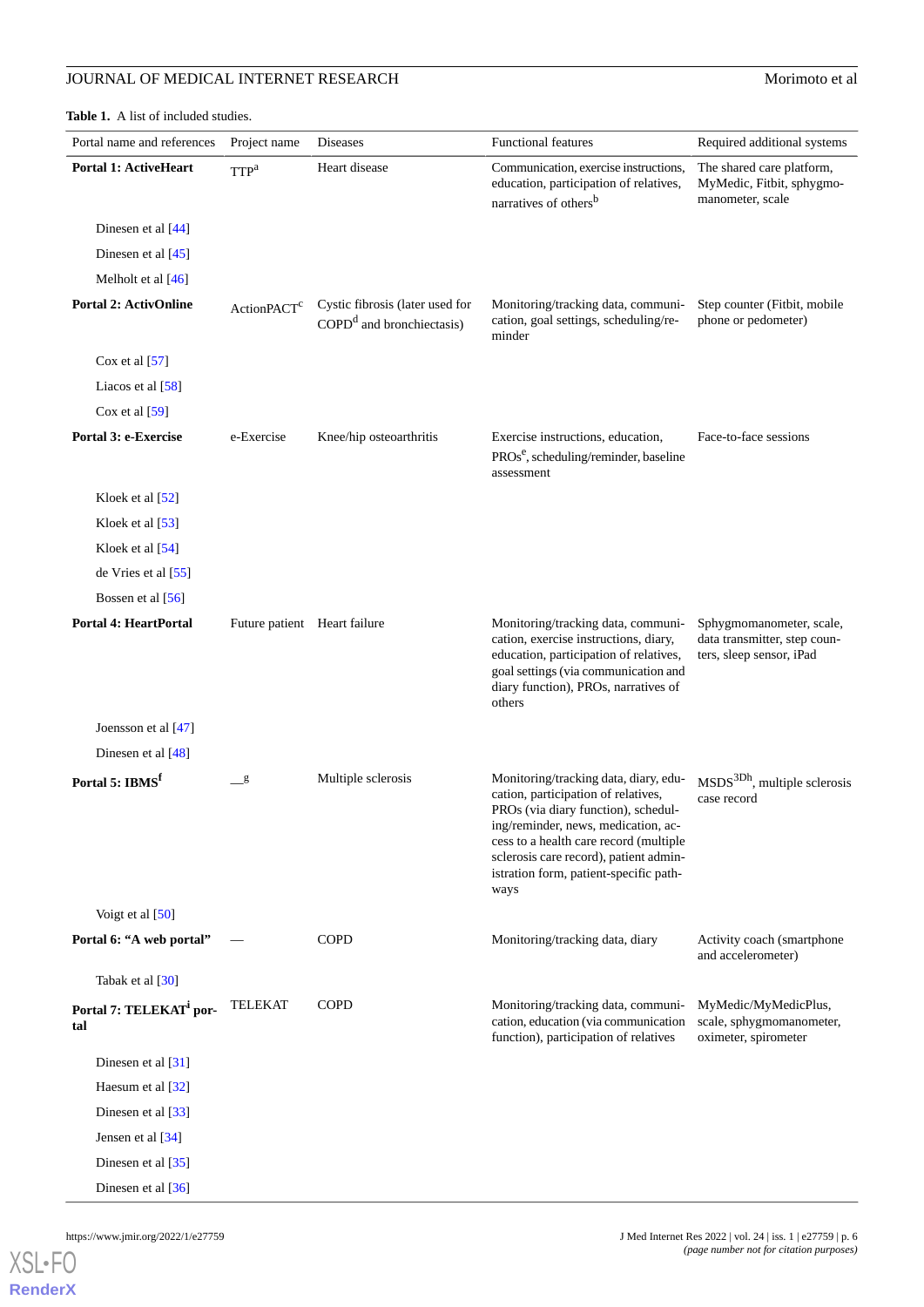## JOURNAL OF MEDICAL INTERNET RESEARCH Morinoto et al

| Portal name and references                   | Project name      | Diseases                | <b>Functional features</b>                                                                                                                      | Required additional systems                                                    |
|----------------------------------------------|-------------------|-------------------------|-------------------------------------------------------------------------------------------------------------------------------------------------|--------------------------------------------------------------------------------|
| Huniche et al [37]                           |                   |                         |                                                                                                                                                 |                                                                                |
| Portal 8: "A web applica-<br>tion"           | Smart-<br>CareCAD | Coronary artery disease | Monitoring/tracking data, communi-<br>cation, participation of relatives, goal<br>setting, scheduling/reminder                                  | Mio alpha, hip-worn ac-<br>celerometer                                         |
| Brouwers et al [49]                          |                   |                         |                                                                                                                                                 |                                                                                |
| Portal 9: "A webpage for<br>self-management" |                   | <b>COPD</b>             | Monitoring/tracking data, exercise<br>instructions, diary                                                                                       | Treadmill, iPad, iPad holder,<br>web conference application,<br>pulse oximeter |
| Zanaboni et al [38]                          |                   |                         |                                                                                                                                                 |                                                                                |
| Hoaas et al [39]                             |                   |                         |                                                                                                                                                 |                                                                                |
| Zanaboni et al $[40]$                        |                   |                         |                                                                                                                                                 |                                                                                |
| Portal 10: e-CUIDATE<br>system               | e-CUIDATE         | Breast cancer survivors | Communication, exercise instructions,<br>diary, PROs (via communication<br>function), news                                                      | Telephone call                                                                 |
| Ariza-Garcia et al [61]                      |                   |                         |                                                                                                                                                 |                                                                                |
| Galiano-Castillo et al<br>$\lceil 62 \rceil$ |                   |                         |                                                                                                                                                 |                                                                                |
| Galiano-Castillo et al<br>[63]               |                   |                         |                                                                                                                                                 |                                                                                |
| Galiano-Castillo et al<br>[64]               |                   |                         |                                                                                                                                                 |                                                                                |
| Portal 11: "A web portal" —                  |                   | <b>COPD</b>             | Monitoring/tracking data, communi-<br>cation, exercise instructions, diary                                                                      | Activity coach (smartphone<br>and accelerometer)                               |
| Tabak et al [41]                             |                   |                         |                                                                                                                                                 |                                                                                |
| Portal 12": "A web plat-<br>form"            |                   | Multiple sclerosis      | Monitoring/tracking data, communi-<br>cation, exercise instructions, diary,<br>news                                                             | An ad hoc tracking system for<br>determination of posture, ToF<br>camera       |
| Eguiluz-Perez and Gar-<br>cia-Zapirain [51]  |                   |                         |                                                                                                                                                 |                                                                                |
| Portal 13: LifeCIT <sup>k</sup> web-<br>site | LifeCIT           | Poststroke              | Monitoring/tracking data, communi-<br>cation, exercise instructions, diary,<br>participation of relatives, goal setting,<br>baseline assessment | C-Mitt (a glove to restrict<br>functional hand movement)                       |
| Burridge et al [60]                          |                   |                         |                                                                                                                                                 |                                                                                |
| Portal 14: "A website"                       | iTrain            | <b>COPD</b>             | Monitoring/tracking data, communi-<br>cation, exercise instructions, diary,<br>goal setting, scheduling/reminder                                | Treadmill, iPad, iPad holder,<br>web conference application,<br>pulse oximeter |
| Hoaas et al [42]                             |                   |                         |                                                                                                                                                 |                                                                                |
| Zanaboni et al [43]                          |                   |                         |                                                                                                                                                 |                                                                                |

<sup>a</sup>TTP: teledialog telerehabilitation program.

<sup>b</sup>Interviews, stories, and experiences of other patients or relatives who have the same disease.

 $c^c$ ActionPACT: the active online physical activity in the cystic fibrosis trial.

dCOPD: chronic obstructive pulmonary disease.

e<br>PROs: patient-reported outcomes.

fIBMS: integrated care portal multiple sclerosis.

<sup>g</sup>Not specified.

<sup>h</sup>Integration of the multiple sclerosis documentation system.

<sup>i</sup>TELEKAT: telehomecare, chronic patients, and the integrated health care system.

<sup>j</sup>Time-of-flight camera.

<sup>k</sup>Constraint-induced therapy.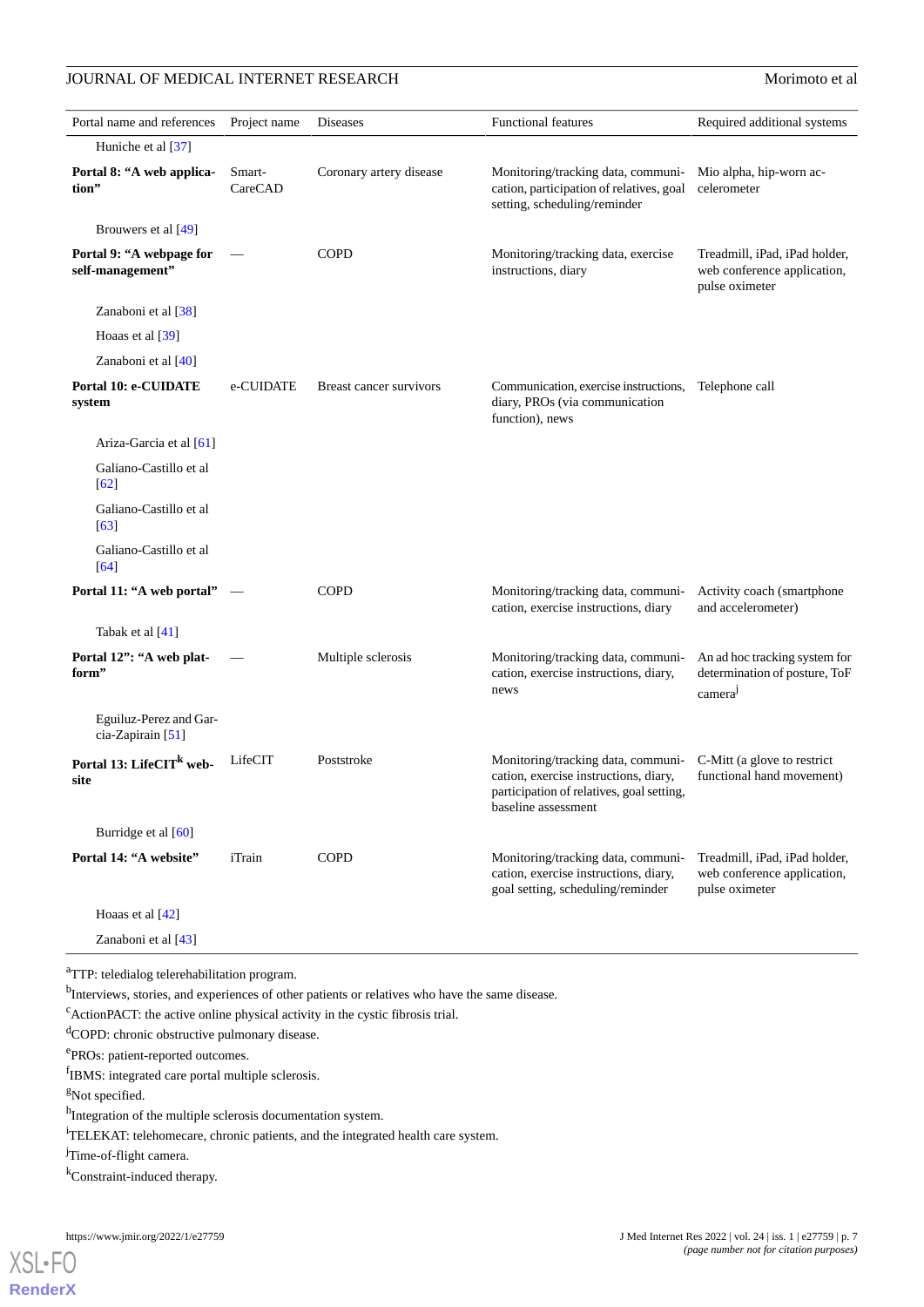#### **Theoretical Approaches of Telerehabilitation Portals**

Theoretical approaches were observed in 8 portals. Among them, *eHealth literacy* described by Norman and Skinner [[65\]](#page-13-7), Wenger's *Communities of Practice* [[66\]](#page-13-8), and *Self-Determination Theory* [\[67](#page-13-9)] were used for both development process and qualitative usability evaluation [\[31](#page-11-21),[44](#page-12-1)[,47](#page-12-13),[48\]](#page-12-10). The model of *eHealth literacy* was first used in the qualitative data analysis in ActiveHeart [\[46](#page-12-8)], and then employed in HeartPortal to foster participants' empowerment [[48\]](#page-12-10). *Communities of practice* focus on people who share a common interest or concern and interact regularly, with learning taking place during interpersonal interactions [[66\]](#page-13-8). The theory influenced the design of portals as facilitating communication and knowledge-sharing functions among participants and patients with chronic diseases in the ActiveHeart and telehomecare, and the integrated health care system (TELEKAT) portals [[31](#page-11-21)[,44](#page-12-1)]. The Self-Determination Theory takes into account intrinsic and extrinsic motivation with 3 basic human needs: autonomy, competence, and relatedness [[67\]](#page-13-9). HeartPortal includes a graphical function that displays charts of each participant's physical data [[48\]](#page-12-10). Participants who monitor their condition using detailed charts are expected to gain autonomy and competence. Relatives' participation upon patient's permission is included in several portals, and it is in the context of relatedness in HeartPortal. *Pathway-based care model*–implemented integrated care portal multiple sclerosis (IBMS) is an approach that provides a patient with a complete picture of his/her disease progression and the current state of an evidence-based treatment strategy [\[50](#page-12-3),[68\]](#page-13-10). By using this model, milestones of the treatment are defined, and shared decision making between patients and the multidisciplinary care team is expected to be induced [[50\]](#page-12-3). *Person-based approach* for designing successful digital interventions [\[69\]](#page-13-11) was the method used to guide the development phase of LifeCIT's website [[60\]](#page-13-1).

Some studies were not "theory based" but introduced theories in their study concept, thus we considered them as "theory mentioned." *Cognitive behavior principles* were mentioned in 3 studies [\[49](#page-12-2),[53](#page-12-14)[,57\]](#page-12-7), where 1 study [\[49](#page-12-2)] briefly mentions theory linking to relapse prevention. *Operant conditioning* was associated with time-contingent exercise activity in e-Exercise [[56\]](#page-12-6). On the contrary, "A webpage for self-management" (portal 9) stated their study was empirically based. Moreover, e-Exercise, "A web portal" (portal 11), and "A website" (portal 14) used empirical data of their previous trials [[41](#page-12-11)[,56](#page-12-6)].

The BCTs and MTs were identified by the authors'descriptions in the included articles, as well as referring to a taxonomy of BCTs proposed by Abraham and Michie [\[70](#page-13-12)]. The incorporation of several BCTs was reported to be more effective than interventions that incorporated fewer techniques [\[71\]](#page-13-13). Relatives' participation and goal settings were commonly found in portals that took theoretical approaches. The general purpose of BCTs is to better support patients shifting to a healthier lifestyle. Note that a technique mentioned as BCT in one study can be implemented in another study without being stated as a BCT purpose.

Mode of delivery is also known to influence behavior [[71\]](#page-13-13). It is obvious that all 14 portals are internet-based programs, of which ActivOnline, "A web application" (portal 8), e-CUIDATE, and "A website" (portal 14) chose this mode of delivery with the expectation of better treatment results compared with conventional center-based treatment [[43,](#page-12-0)[49,](#page-12-2)[57](#page-12-7)[,61](#page-13-2)]. As a synchronous communication, 2 portals embedded a videoconferencing function, which is used for consultations rather than exercise instructions. Asynchronous physical activity was intentionally chosen for better adherence to the exercise in several studies [[39](#page-12-17)[,41](#page-12-11),[43](#page-12-0)[,56](#page-12-6),[64\]](#page-13-3). Although 2 interventions applied synchronous group exercises in addition to asynchronous exercises thorough a videoconferencing application apart from a portal [\[39](#page-12-17),[43\]](#page-12-0), no functional features of the 14 portals were used for synchronous exercise instructions. The LifeCIT website has gaming contents for poststroke exercise [\[60](#page-13-1)]. While the portals that took the theoretical approach tend to have more BCTs, the number of modes of delivery did not differ between portals with or without a theoretical approach. [Figure 3](#page-8-0) summarizes the theoretical approaches, BCTs, MTs, and modes of delivery employed in the 14 portals.

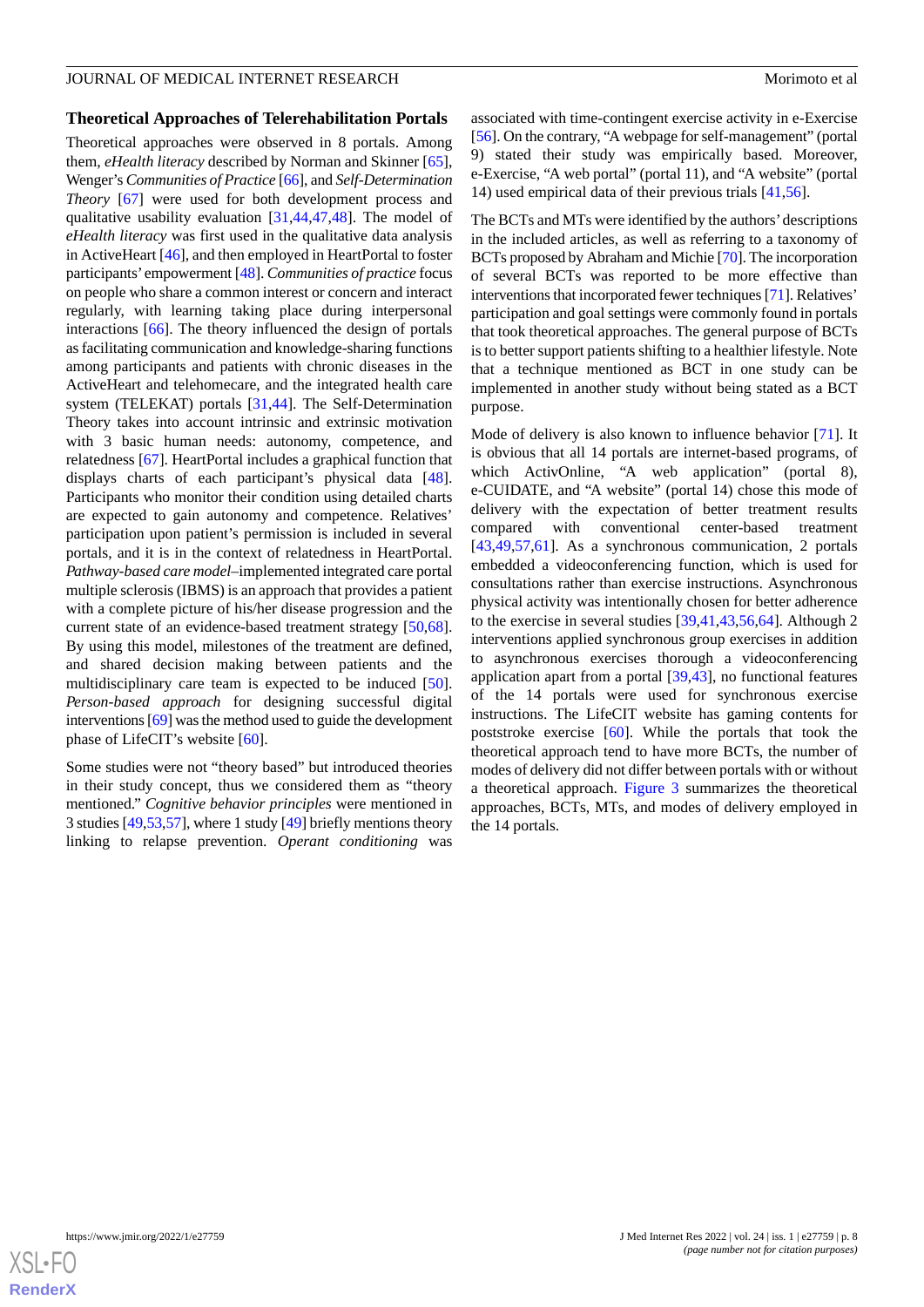<span id="page-8-0"></span>Figure 3. Theoretical approaches, BCTs, MTs, and modes of delivery employed in the 14 portals. Yellow square, theory applied; light yellow squares, theory or model mentioned without specifies on the mode of implication; green squares, BCT applied; light green squares, BCT mentioned without specifies on the mode of implication; green circles, through an additional system; orange squares, mode of delivery applied; orange circles, through an additional system including another digital platform used simultaneously, video consultation with HCP, or face-to-face session as part of the intervention; I: theory based; II: theory mentioned; III: theory not mentioned; BCT: behavior change technique; HCP: health care provider; IBMS: integrated care portal multiple sclerosis; MT: motivational technique; MoD: mode of delivery; TELEKAT: telehomecare, chronic patients, and the integrated health care system.

|                                     |            |                |                          |                       |                       |                             | $\overline{\mathbf{H}}$       |                       |                      | $\vert\vert\vert$      |                                           |                          |                           |                             |                           |
|-------------------------------------|------------|----------------|--------------------------|-----------------------|-----------------------|-----------------------------|-------------------------------|-----------------------|----------------------|------------------------|-------------------------------------------|--------------------------|---------------------------|-----------------------------|---------------------------|
|                                     |            | Portal 5: IBMS | Portal 7: TELEKAT portal | Portal 1: ActiveHeart | Portal 4: HeartPortal | Portal 13: LifeCIT web site | Portal 8: "A web application" | Portal 2: ActivOnline | Portal 3: e-Exercise | Portal 14: "A website" | Portal 9: "A webpage for self-management" | Portal 6: "A web portal" | Portal 12: A web platform | Portal 10: e-CUIDATE system | Portal 11: "A web portal" |
| Cognitive behavior principles       | Theory     |                |                          |                       |                       |                             |                               |                       |                      |                        |                                           |                          |                           |                             |                           |
| <b>Communities of Practice</b>      | Theory     |                |                          |                       |                       |                             |                               |                       |                      |                        |                                           |                          |                           |                             |                           |
| Self-Determination Theory           | Theory     |                |                          |                       |                       |                             |                               |                       |                      |                        |                                           |                          |                           |                             |                           |
| eHealth literacy                    | Theory     |                |                          |                       |                       |                             |                               |                       |                      |                        |                                           |                          |                           |                             |                           |
| Person-based approach               | Theory     |                |                          |                       |                       |                             |                               |                       |                      |                        |                                           |                          |                           |                             |                           |
| Pathway-based care model            | Theory     |                |                          |                       |                       |                             |                               |                       |                      |                        |                                           |                          |                           |                             |                           |
| Operant conditioning                | Theory     |                |                          |                       |                       |                             |                               |                       |                      |                        |                                           |                          |                           |                             |                           |
| Self-monitoring/self-management BCT |            |                |                          |                       |                       |                             |                               |                       |                      |                        |                                           |                          |                           |                             |                           |
| Feedback                            | <b>BCT</b> |                |                          |                       |                       |                             |                               |                       |                      |                        |                                           |                          |                           |                             |                           |
| <b>Exercise instructions</b>        | <b>BCT</b> |                |                          |                       |                       |                             |                               |                       |                      |                        |                                           |                          |                           |                             |                           |
| Disease-related information         | <b>BCT</b> |                |                          |                       |                       |                             | ●                             |                       |                      |                        |                                           |                          |                           |                             |                           |
| Relapse prevention                  | <b>BCT</b> |                |                          |                       |                       |                             |                               |                       |                      |                        |                                           |                          |                           |                             |                           |
| Shared decision making              | MT         |                |                          |                       |                       |                             |                               |                       |                      |                        |                                           |                          |                           |                             |                           |
| Relatives' participation            | MT         |                |                          |                       |                       |                             |                               |                       |                      |                        |                                           |                          |                           |                             |                           |
| Goal setting/reviewing              | <b>BCT</b> |                |                          |                       |                       |                             |                               |                       |                      |                        |                                           |                          |                           |                             |                           |
| Narratives of others                | MT         |                |                          |                       |                       |                             |                               |                       |                      |                        |                                           |                          |                           |                             |                           |
| Motivational interviewing           | <b>BCT</b> |                |                          |                       |                       |                             | 0                             |                       |                      |                        |                                           |                          |                           |                             |                           |
| Graded activity                     | <b>BCT</b> |                |                          |                       |                       |                             |                               |                       |                      |                        |                                           |                          |                           |                             |                           |
| Internet-based program              | MoD        |                |                          |                       |                       |                             |                               |                       |                      |                        |                                           |                          |                           |                             |                           |
| Asynchronous physical activity      | MoD        |                |                          |                       |                       |                             |                               |                       |                      |                        |                                           |                          |                           |                             |                           |
| Audiovisual contents                | MoD        |                |                          |                       |                       |                             |                               |                       |                      |                        |                                           |                          |                           |                             |                           |
| Text-based communication            | MoD        |                |                          |                       |                       |                             |                               |                       |                      |                        |                                           |                          |                           |                             |                           |
| Individually modified exercises     | MoD        |                |                          |                       |                       |                             |                               |                       |                      |                        |                                           |                          |                           |                             |                           |
| <b>Blended</b> care                 | MoD        |                |                          |                       |                       |                             |                               |                       |                      |                        |                                           |                          |                           |                             |                           |
| Video consultation                  | MoD        |                |                          |                       |                       |                             |                               |                       |                      |                        |                                           |                          |                           |                             |                           |
| Group training                      | MoD        |                |                          |                       |                       |                             |                               |                       |                      |                        |                                           |                          |                           |                             |                           |
| Synchronous physical activity       | MoD        |                |                          |                       |                       |                             |                               |                       |                      |                        |                                           |                          |                           |                             |                           |
| Serious games                       | MoD        |                |                          |                       |                       |                             |                               |                       |                      |                        |                                           |                          |                           |                             |                           |

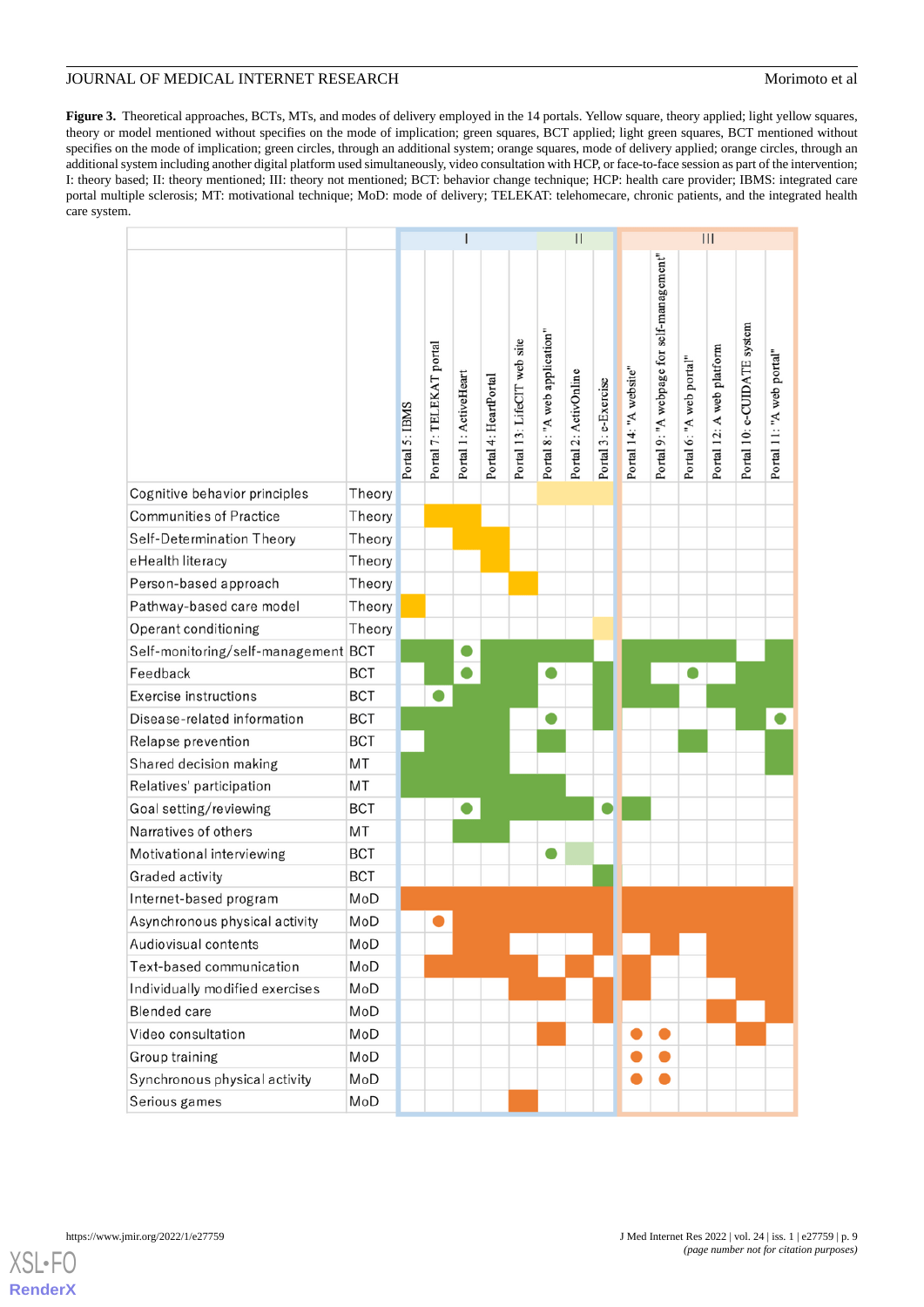## *Discussion*

#### **Principal Findings**

The objective of this scoping review was to investigate functional features and theoretical approaches of web portals developed for telerehabilitation programs in patients with chronic diseases, as well as any characteristics that can be observed through the investigation. As a result, monitoring/tracking data were found to be the most common function in telerehabilitation portals. Data monitoring by patients allowed them to gain self-management skills, which is a key for controlling chronic diseases [[11\]](#page-10-9). Moreover, portal 9 was called by the authors "A webpage for self-management." Those results indicate that fostering self-management skills is one of the characteristic features of telerehabilitation web portals. Another characteristic feature can be observed through a communication function, because patients with chronic symptoms often require a multidisciplinary care team, including patients' relatives [[48,](#page-12-10)[50](#page-12-3)]. Facilitating physical activities is another characteristic function of telerehabilitation portals, and exercise programs are often individually modified [[41](#page-12-11)[,43](#page-12-0),[49](#page-12-2)[,56](#page-12-6),[60](#page-13-1)[,64](#page-13-3)]. Nine portals embedded either audiovisual exercise instructions or exercise game contents, whereas ActivOnline, "A web portal" (portal 6), and "A web application" (portal 8) promote physical activity by a monitoring function. The TELEKAT portal and IBMS do not promote exercises directly; however, exercise promotion is included in a part of the TELEKAT intervention. As such, the web portals not only present rehabilitation instructions but also facilitate rehabilitation activities through various functional features. In other words, the underlying concept of web portals is to lower the hurdle and promote rehabilitation to become part of patients' everyday lives.

Taken together, we propose several key concepts that can be addressed in the development of a telerehabilitation web portal. The advantage of web portals is their ability to unify and provide various information, which can be shared by many stakeholders, including patients' relatives. By contrast, acquiring data and real-time correspondence often demand an extra system. Regarding the weakness of data acquisition and real-time correspondence, providing patients with a tablet or smartphone with a Bluetooth connection may help solve such problems, as exemplified in some studies [[30](#page-11-17)[,40](#page-12-18),[43](#page-12-0)[,48](#page-12-10)]. Asynchronous than synchronous rehabilitation is more preferrable for web portals, as it is regarded as less time restrictive and more able to access a rehabilitation program [\[72](#page-13-14)[-75](#page-13-15)]. This may suit rehabilitation participants who struggle with disruption to their established routine. The principle of patient-centered care may guide development of the digital platform. Consequently, conducting a participatory design process may be desirable. Theoretical approaches are recommended because theories and models can be used not only during the developing phase but also to analyze outcomes. Moreover, using a theoretical approach enables an intervention to be mapped to existing knowledge. Functional features may be developed upon the association of BCTs or MTs. In addition, other BCTs that were not observed in the 14 portals may be included in future telerehabilitation portals, for example, prompt barrier identification or mindfulness techniques

[[70,](#page-13-12)[76\]](#page-13-16). Many different kinds of digital platforms are currently available for telerehabilitation. Reasons for choosing certain platforms, such as web applications, iOS/Android apps, and eHealth device–associated applications, are considered to be knowledge gaps, which should be studied in the future. Differences in platforms can be analyzed from the perspective of data privacy issues. Because web portals often contain highly personal information, choosing a web application involves an important security strategy. Security updates of web applications are done by system providers, and, unlike native apps, little action is required from the user side. This is a great advantage for participants, especially those unfamiliar with digital technologies.

Theoretical approaches were found in more than half of the portals analyzed, and BCTs were often mentioned in those studies. Current knowledge of BCTs, however, may not be sufficient to understand BCTs used for telerehabilitation platforms. For instance, although monitoring/tracking data are associated with BCTs and MTs in several web portal articles [[30,](#page-11-17)[31,](#page-11-21)[59\]](#page-13-0), the function is not monitoring behavior itself but rather monitoring physical condition or exercise performance. Developing a new analytical method for theories, BCTs, MTs, and mode of delivery used in telerehabilitation may provide evidence on which to base selection of particular combinations.

Web portals are not only practical tools to collect data or supply exercise instructions. If remote monitoring by health care professionals is the only goal, portals may not be necessary to be developed. Patients with chronic diseases often require lifestyle changes. Through patient-centered functions, web portals deliver various useful support for patients with chronic diseases. Web portals also assist rehabilitation to become part of patients' daily routines, which is considered a key to guiding successful disease management [\[44](#page-12-1)]. Web portals have the potential to facilitate patients in applying a new, healthy lifestyle in accordance with their symptoms and help participants master their own diseases in everyday life.

#### **Limitations**

International consensus about web portals for telerehabilitation is scarce. To effectively extract the characteristics, rather strict inclusion criteria were applied in this study. As mentioned in the "Methods" section, portals developed for purposes other than telerehabilitation were excluded, as were clinician portals, portals targeting other than chronic diseases, web applications designed for a single purpose, and web services with limited time of access. In this manner, we were able to bring out some characteristic features of web portals for telerehabilitation. We believe that our findings can be used in comparative studies of digital platforms of telerehabilitation in future investigations. Another limitation is that some of the projects described in this review are currently ongoing, suggesting that the functions of their portals may be improved in the future. Finally, this study did not include the cost of utilities, or patients' and health care professionals' experiences and perspectives when using the portals.

 $XS$ -FO **[RenderX](http://www.renderx.com/)**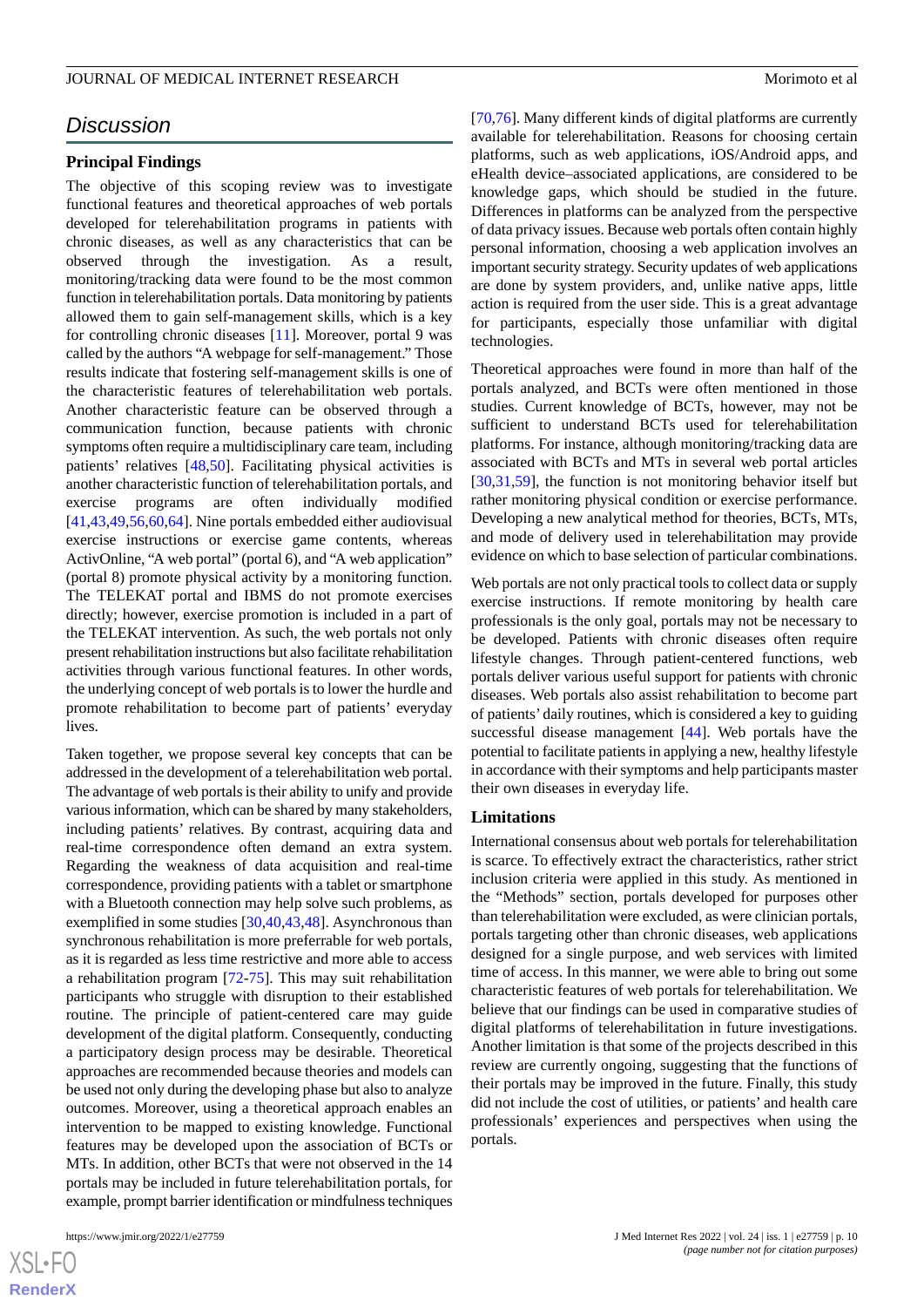## **Conclusions**

Telerehabilitation has several advantages, including reducing the need to visit clinics by patients vulnerable to infectious diseases. The global COVID-19 pandemic has increased the need for telerehabilitation. Web portals have the potential to be a core digital component for patient-centered telerehabilitation. The common functional features of 14 web portals studied in this scoping review were monitoring/tracking data provided by 11 portals; communication, 10; exercise instructions, 9; diary/self-report functions, 9; relatives' participation, 6; goal settings, 5; and education, 5. Although different functional features addressed various purposes, the underlying concept was to facilitate rehabilitation to become a part of patients'

everyday lives. Web portals were able to unify and display multiple types of data and could effectively provide various types of information. Asynchronous correspondence was more favorable than synchronous, real-time interactions. Data acquisition often demanded other digital tools. As much as 8 out of 14 portals employed theoretical approaches to some degree, and various patient-centered functions were observed. As is usual in web applications, security updates were the responsibility of service providers, and thus such platforms may be especially suitable for participants who are unfamiliar with digital technologies. These findings suggested that web portals for telerehabilitation not only provide entrance into rehabilitation programs but also reinforce patient-centered treatment, adherence to rehabilitation, and lifestyle changes over time.

## **Acknowledgments**

This work was supported by a JSPS KAKENHI grant (20H04055). We thank Kenta Takahashi of Juntendo University Information Center for sharing his knowledge of computer science. We also thank Ai Nakahata of Juntendo University Academic Media Center (Library) for her professional assistance. Finally, we thank David Price and Swetha Anand for their help with the editorial preparation of the manuscript.

## **Conflicts of Interest**

<span id="page-10-10"></span>TT, NK, TK, and HD are affiliated with a department funded by Philips Japan; Asahi KASEI Corporation; Inter Reha Co, Ltd; and Toho Holdings Co, Ltd based on collaborative research agreements.

## **Multimedia Appendix 1**

<span id="page-10-0"></span>Descriptions of each portal. [[DOCX File , 34 KB](https://jmir.org/api/download?alt_name=jmir_v24i1e27759_app1.docx&filename=400597b82b966250f644223cfe8e36c6.docx)-[Multimedia Appendix 1\]](https://jmir.org/api/download?alt_name=jmir_v24i1e27759_app1.docx&filename=400597b82b966250f644223cfe8e36c6.docx)

## <span id="page-10-2"></span><span id="page-10-1"></span>**References**

- <span id="page-10-3"></span>1. World Health Organization (WHO). The World Health Report 2002 - Reducing Risks, Promoting Healthy Life. Geneva, Switzerland: WHO; 2002.
- 2. World Health Organization (WHO). Preventing Chronic Diseases A Vital Investment. Geneva, Switzerland: WHO; 2005. 3. Richardson CR, Franklin B, Moy ML, Jackson EA. Advances in rehabilitation for chronic diseases: improving health
- <span id="page-10-4"></span>outcomes and function. BMJ 2019 Jun 17;365:l2191. [doi: [10.1136/bmj.l2191](http://dx.doi.org/10.1136/bmj.l2191)] [Medline: [31208954](http://www.ncbi.nlm.nih.gov/entrez/query.fcgi?cmd=Retrieve&db=PubMed&list_uids=31208954&dopt=Abstract)] 4. Keating A, Lee A, Holland AE. What prevents people with chronic obstructive pulmonary disease from attending pulmonary rehabilitation? A systematic review. Chron Respir Dis 2011 May;8(2):89-99 [[FREE Full text](https://journals.sagepub.com/doi/10.1177/1479972310393756?url_ver=Z39.88-2003&rfr_id=ori:rid:crossref.org&rfr_dat=cr_pub%3dpubmed)] [doi: [10.1177/1479972310393756\]](http://dx.doi.org/10.1177/1479972310393756) [Medline: [21596892\]](http://www.ncbi.nlm.nih.gov/entrez/query.fcgi?cmd=Retrieve&db=PubMed&list_uids=21596892&dopt=Abstract)
- <span id="page-10-6"></span><span id="page-10-5"></span>5. Moulson N, Bewick D, Selway T, Harris J, Suskin N, Oh P, et al. Cardiac Rehabilitation During the COVID-19 Era: Guidance on Implementing Virtual Care. Can J Cardiol 2020;19:1317-1321. [doi: [10.1016/j.cjca.2020.06.006](http://dx.doi.org/10.1016/j.cjca.2020.06.006)] [Medline: [32553606](http://www.ncbi.nlm.nih.gov/entrez/query.fcgi?cmd=Retrieve&db=PubMed&list_uids=32553606&dopt=Abstract)]
- <span id="page-10-7"></span>6. Leocani L, Diserens K, Moccia M, Caltagirone C. Disability through COVID‐19 pandemic: neurorehabilitation cannot wait. Eur J Neurol 2020 Jun 25:e50-e51. [doi: [10.1111/ene.14320](http://dx.doi.org/10.1111/ene.14320)] [Medline: [32402100\]](http://www.ncbi.nlm.nih.gov/entrez/query.fcgi?cmd=Retrieve&db=PubMed&list_uids=32402100&dopt=Abstract)
- <span id="page-10-8"></span>7. Czeisler MÉ, Marynak K, Clarke KE, Salah Z, Shakya I, Thierry JM, et al. Delay or Avoidance of Medical Care Because of COVID-19-Related Concerns - United States, June 2020. MMWR Morb Mortal Wkly Rep 2020 Sep 11;69(36):1250-1257 [[FREE Full text](https://doi.org/10.15585/mmwr.mm6936a4)] [doi: [10.15585/mmwr.mm6936a4\]](http://dx.doi.org/10.15585/mmwr.mm6936a4) [Medline: [32915166\]](http://www.ncbi.nlm.nih.gov/entrez/query.fcgi?cmd=Retrieve&db=PubMed&list_uids=32915166&dopt=Abstract)
- <span id="page-10-9"></span>8. Brennan D, Tindall L, Theodoros D, Brown J, Campbell M, Christiana D, et al. A blueprint for telerehabilitation guidelines. Int J Telerehabil 2010;2(2):31-34 [\[FREE Full text\]](http://europepmc.org/abstract/MED/25945175) [doi: [10.5195/ijt.2010.6063\]](http://dx.doi.org/10.5195/ijt.2010.6063) [Medline: [25945175](http://www.ncbi.nlm.nih.gov/entrez/query.fcgi?cmd=Retrieve&db=PubMed&list_uids=25945175&dopt=Abstract)]
- 9. Cox N, Dal Corso S, Hansen H, McDonald C, Hill C, Zanaboni P, et al. Telerehabilitation for chronic respiratory disease. Cochrane Database Syst Rev 2021 Jan 29;1:CD013040. [doi: [10.1002/14651858.CD013040.pub2\]](http://dx.doi.org/10.1002/14651858.CD013040.pub2) [Medline: [33511633\]](http://www.ncbi.nlm.nih.gov/entrez/query.fcgi?cmd=Retrieve&db=PubMed&list_uids=33511633&dopt=Abstract)
- 10. Laver K, Adey-Wakeling Z, Crotty M, Lannin N, George S. Telerehabilitation services for stroke. Cochrane Database Syst Rev 2020;1(1):CD010255. [doi: [10.1002/14651858.cd010255.pub3](http://dx.doi.org/10.1002/14651858.cd010255.pub3)] [Medline: [32002991\]](http://www.ncbi.nlm.nih.gov/entrez/query.fcgi?cmd=Retrieve&db=PubMed&list_uids=32002991&dopt=Abstract)
- 11. Brouwers RWM, van Exel HJ, van Hal JMC, Jorstad HT, de Kluiver EP, Kraaijenhagen RA, Committee for Cardiovascular PreventionCardiac Rehabilitation of the Netherlands Society of Cardiology. Cardiac telerehabilitation as an alternative to centre-based cardiac rehabilitation. Neth Heart J 2020 Sep;28(9):443-451 [[FREE Full text\]](http://europepmc.org/abstract/MED/32495296) [doi: [10.1007/s12471-020-01432-y](http://dx.doi.org/10.1007/s12471-020-01432-y)] [Medline: [32495296](http://www.ncbi.nlm.nih.gov/entrez/query.fcgi?cmd=Retrieve&db=PubMed&list_uids=32495296&dopt=Abstract)]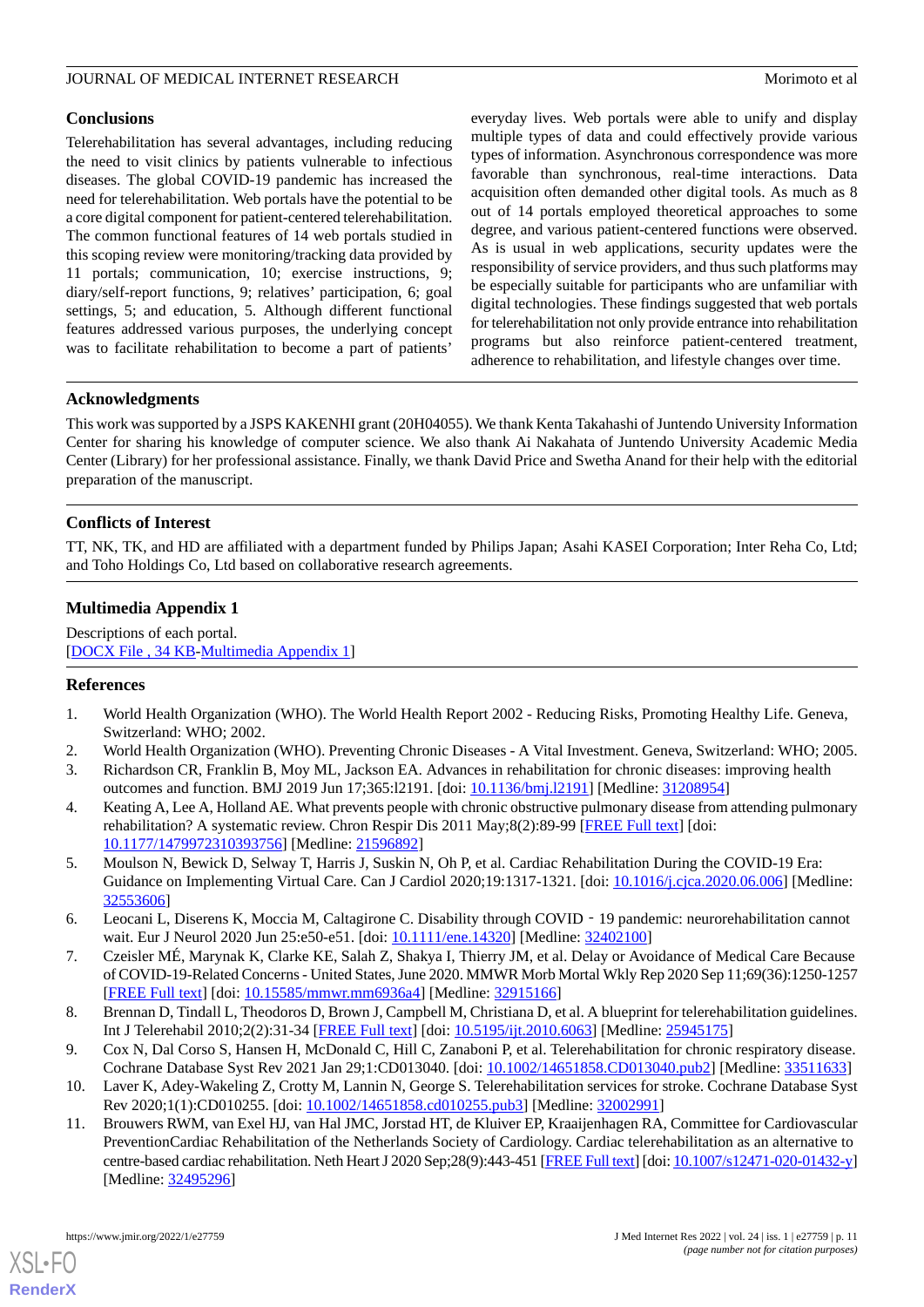- <span id="page-11-0"></span>12. Choukou M, Maddahi A, Polyvyana A, Monnin C. Digital health technology for Indigenous older adults: A scoping review. Int J Med Inform 2021 Apr;148:104408. [doi: [10.1016/j.ijmedinf.2021.104408](http://dx.doi.org/10.1016/j.ijmedinf.2021.104408)] [Medline: [33609927\]](http://www.ncbi.nlm.nih.gov/entrez/query.fcgi?cmd=Retrieve&db=PubMed&list_uids=33609927&dopt=Abstract)
- 13. Saner H, van der Velde E. eHealth in cardiovascular medicine: A clinical update. Eur J Prev Cardiol 2016 Oct;23(2 suppl):5-12. [doi: [10.1177/2047487316670256](http://dx.doi.org/10.1177/2047487316670256)] [Medline: [27892420](http://www.ncbi.nlm.nih.gov/entrez/query.fcgi?cmd=Retrieve&db=PubMed&list_uids=27892420&dopt=Abstract)]
- <span id="page-11-1"></span>14. Zasadzka E, Trzmiel T, Pieczyńska A, Hojan K. Modern Technologies in the Rehabilitation of Patients with Multiple Sclerosis and Their Potential Application in Times of COVID-19. Medicina (Kaunas) 2021 May 30;57(6):549 [[FREE Full](https://www.mdpi.com/resolver?pii=medicina57060549) [text](https://www.mdpi.com/resolver?pii=medicina57060549)] [doi: [10.3390/medicina57060549](http://dx.doi.org/10.3390/medicina57060549)] [Medline: [34070705](http://www.ncbi.nlm.nih.gov/entrez/query.fcgi?cmd=Retrieve&db=PubMed&list_uids=34070705&dopt=Abstract)]
- <span id="page-11-3"></span><span id="page-11-2"></span>15. Oxford Learner's Dictionaries. URL:<https://www.oxfordlearnersdictionaries.com/> [accessed 2022-01-18]
- <span id="page-11-4"></span>16. Hoogenbosch B, Postma J, de Man-van Ginkel JM, Tiemessen NA, van Delden JJ, van Os-Medendorp H. Use and the Users of a Patient Portal: Cross-Sectional Study. J Med Internet Res 2018 Sep 17;20(9):e262 [\[FREE Full text\]](https://www.jmir.org/2018/9/e262/) [doi: [10.2196/jmir.9418](http://dx.doi.org/10.2196/jmir.9418)] [Medline: [30224334](http://www.ncbi.nlm.nih.gov/entrez/query.fcgi?cmd=Retrieve&db=PubMed&list_uids=30224334&dopt=Abstract)]
- <span id="page-11-6"></span><span id="page-11-5"></span>17. Medical Dictionary. URL:<https://medical-dictionary.thefreedictionary.com/> [accessed 2022-01-18]
- 18. What Is a Patient Portal?. 2021. URL:<https://www.healthit.gov/faq/what-patient-portal> [accessed 2022-01-18]
- <span id="page-11-7"></span>19. Van den Bulck SA, Hermens R, Slegers K, Vandenberghe B, Goderis G, Vankrunkelsven P. Designing a Patient Portal for Patient-Centered Care: Cross-Sectional Survey. J Med Internet Res 2018 Oct 01;20(10):e269 [[FREE Full text](https://www.jmir.org/2018/10/e269/)] [doi: [10.2196/jmir.9497](http://dx.doi.org/10.2196/jmir.9497)] [Medline: [30287416](http://www.ncbi.nlm.nih.gov/entrez/query.fcgi?cmd=Retrieve&db=PubMed&list_uids=30287416&dopt=Abstract)]
- <span id="page-11-8"></span>20. National Learning Consortium. How to Optimize Patient Portals for Patient Engagement and Meet Meaningful Use Requirements. 2013. URL: [https://www.healthit.gov/sites/default/files/](https://www.healthit.gov/sites/default/files/nlc_how_to_optimizepatientportals_for_patientengagement.pdf) [nlc\\_how\\_to\\_optimizepatientportals\\_for\\_patientengagement.pdf](https://www.healthit.gov/sites/default/files/nlc_how_to_optimizepatientportals_for_patientengagement.pdf) [accessed 2022-01-18]
- <span id="page-11-9"></span>21. Institute of Medicine (US) Committee on Quality of Health Care in America. Crossing the Quality Chasm: A New Health System for the 21st Century. Washington (DC): National Academies Press; 2001.
- <span id="page-11-10"></span>22. Gerteis M, Edgman-Levitan S, Daley J, Delbanco TL. Through the Patient's Eyes: Understanding and Promoting Patient-Centered Care. San Francisco, CA: Jossey-Bass; 2002.
- <span id="page-11-11"></span>23. Conroy SS, Harcum S, Keldsen L, Bever CT. Novel use of existing technology: A preliminary study of patient portal use for telerehabilitation. J Telemed Telecare 2020 Sep 01:1357633X20950172. [doi: [10.1177/1357633X20950172\]](http://dx.doi.org/10.1177/1357633X20950172) [Medline: [32869689](http://www.ncbi.nlm.nih.gov/entrez/query.fcgi?cmd=Retrieve&db=PubMed&list_uids=32869689&dopt=Abstract)]
- <span id="page-11-12"></span>24. Tricco AC, Lillie E, Zarin W, O'Brien KK, Colquhoun H, Levac D, et al. PRISMA Extension for Scoping Reviews (PRISMA-ScR): Checklist and Explanation. Ann Intern Med 2018 Oct 02;169(7):467-473 [[FREE Full text](https://www.acpjournals.org/doi/abs/10.7326/M18-0850?url_ver=Z39.88-2003&rfr_id=ori:rid:crossref.org&rfr_dat=cr_pub%3dpubmed)] [doi: [10.7326/M18-0850](http://dx.doi.org/10.7326/M18-0850)] [Medline: [30178033\]](http://www.ncbi.nlm.nih.gov/entrez/query.fcgi?cmd=Retrieve&db=PubMed&list_uids=30178033&dopt=Abstract)
- <span id="page-11-15"></span><span id="page-11-14"></span><span id="page-11-13"></span>25. Preferred Reporting Items for Systematic Reviews and Meta-Analyses extension for Scoping Reviews (PRISMA-ScR) Checklist. URL: [http://www.prisma-statement.org/documents/PRISMA-ScR-Fillable-Checklist\\_11Sept2019.pdf](http://www.prisma-statement.org/documents/PRISMA-ScR-Fillable-Checklist_11Sept2019.pdf) [accessed 2022-01-18]
- <span id="page-11-16"></span>26. Final Version of the Study Protocol. 2021 Jul. URL:<https://osf.io/a457t/> [accessed 2022-01-18]
- <span id="page-11-17"></span>27. PubMed. URL: <https://pubmed.ncbi.nlm.nih.gov/> [accessed 2022-01-18]
- 28. Web of Science. URL:<https://apps.webofknowledge.com/> [accessed 2022-01-18]
- <span id="page-11-21"></span>29. Arksey H, O'Malley L. Scoping studies: towards a methodological framework. International Journal of Social Research Methodology 2005 Feb;8(1):19-32. [doi: [10.1080/1364557032000119616\]](http://dx.doi.org/10.1080/1364557032000119616)
- <span id="page-11-22"></span>30. Tabak M, Vollenbroek-Hutten MM, van der Valk PD, van der Palen J, Hermens HJ. A telerehabilitation intervention for patients with Chronic Obstructive Pulmonary Disease: a randomized controlled pilot trial. Clin Rehabil 2014 Jun 29;28(6):582-591. [doi: [10.1177/0269215513512495\]](http://dx.doi.org/10.1177/0269215513512495) [Medline: [24293120](http://www.ncbi.nlm.nih.gov/entrez/query.fcgi?cmd=Retrieve&db=PubMed&list_uids=24293120&dopt=Abstract)]
- <span id="page-11-23"></span>31. Dinesen B, Huniche L, Toft E. Attitudes of COPD patients towards tele-rehabilitation: a cross-sector case study. Int J Environ Res Public Health 2013 Nov 15;10(11):6184-6198 [\[FREE Full text](https://www.mdpi.com/resolver?pii=ijerph10116184)] [doi: [10.3390/ijerph10116184](http://dx.doi.org/10.3390/ijerph10116184)] [Medline: [24247995](http://www.ncbi.nlm.nih.gov/entrez/query.fcgi?cmd=Retrieve&db=PubMed&list_uids=24247995&dopt=Abstract)]
- <span id="page-11-24"></span>32. Haesum L, Soerensen N, Dinesen B, Nielsen C, Grann O, Hejlesen O, et al. Cost-utility analysis of a telerehabilitation program: a case study of COPD patients. Telemed J E Health 2012 Nov;18(9):688-692. [doi: [10.1089/tmj.2011.0250\]](http://dx.doi.org/10.1089/tmj.2011.0250) [Medline: [23020647](http://www.ncbi.nlm.nih.gov/entrez/query.fcgi?cmd=Retrieve&db=PubMed&list_uids=23020647&dopt=Abstract)]
- <span id="page-11-19"></span>33. Dinesen B, Haesum LK, Soerensen N, Nielsen C, Grann O, Hejlesen O, et al. Using preventive home monitoring to reduce hospital admission rates and reduce costs: a case study of telehealth among chronic obstructive pulmonary disease patients. J Telemed Telecare 2012 Jun 31;18(4):221-225. [doi: [10.1258/jtt.2012.110704](http://dx.doi.org/10.1258/jtt.2012.110704)] [Medline: [22653618](http://www.ncbi.nlm.nih.gov/entrez/query.fcgi?cmd=Retrieve&db=PubMed&list_uids=22653618&dopt=Abstract)]
- <span id="page-11-20"></span><span id="page-11-18"></span>34. Jensen MH, Cichosz SL, Dinesen B, Hejlesen OK. Moving prediction of exacerbation in chronic obstructive pulmonary disease for patients in telecare. J Telemed Telecare 2012 Mar 20;18(2):99-103. [doi: [10.1258/jtt.2011.110607\]](http://dx.doi.org/10.1258/jtt.2011.110607) [Medline: [22267305](http://www.ncbi.nlm.nih.gov/entrez/query.fcgi?cmd=Retrieve&db=PubMed&list_uids=22267305&dopt=Abstract)]
- 35. Dinesen B, Andersen S, Hejlesen O, Toft E. Interaction between COPD patients and healthcare professionals in a cross-sector tele-rehabilitation programme. Stud Health Technol Inform 2011;169:28-32. [Medline: [21893708\]](http://www.ncbi.nlm.nih.gov/entrez/query.fcgi?cmd=Retrieve&db=PubMed&list_uids=21893708&dopt=Abstract)
- 36. Dinesen B, Seeman J, Gustafsson J. Development of a program for tele-rehabilitation of COPD patients across sectors: co-innovation in a network. Int J Integr Care 2011 Jan;11:e012 [[FREE Full text](http://europepmc.org/abstract/MED/21637709)] [doi: [10.5334/ijic.582\]](http://dx.doi.org/10.5334/ijic.582) [Medline: [21637709\]](http://www.ncbi.nlm.nih.gov/entrez/query.fcgi?cmd=Retrieve&db=PubMed&list_uids=21637709&dopt=Abstract)
- 37. Huniche L, Dinesen B, Grann O, Toft E, Nielsen C. Empowering patients with COPD using Tele-homecare technology. Stud Health Technol Inform 2010;155:48-54. [Medline: [20543309](http://www.ncbi.nlm.nih.gov/entrez/query.fcgi?cmd=Retrieve&db=PubMed&list_uids=20543309&dopt=Abstract)]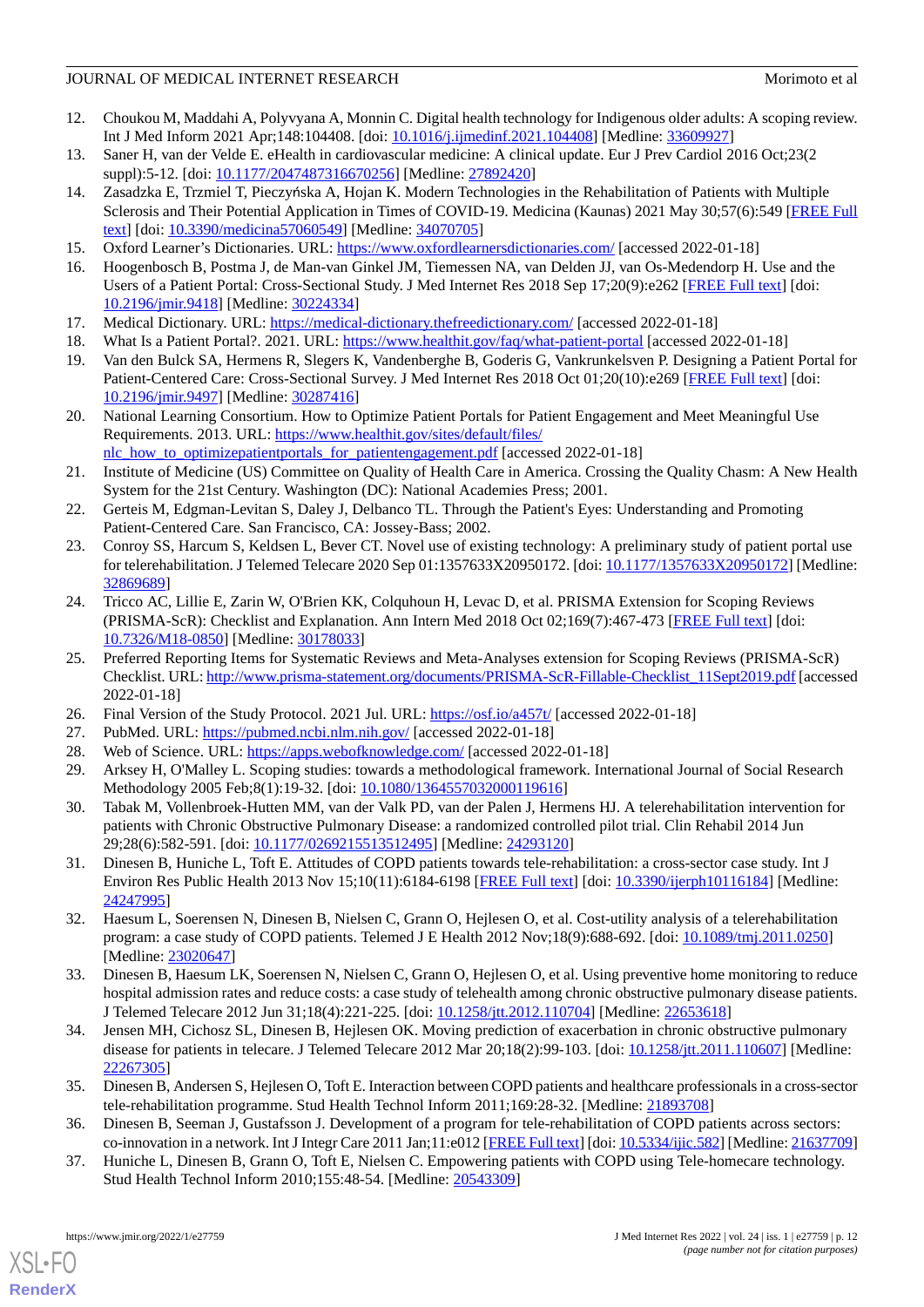- <span id="page-12-16"></span>38. Zanaboni P, Hoaas H, Aarøen Lien L, Hjalmarsen A, Wootton R. Long-term exercise maintenance in COPD via telerehabilitation: a two-year pilot study. J Telemed Telecare 2016 Jul 09;23(1):74-82. [doi: [10.1177/1357633x15625545](http://dx.doi.org/10.1177/1357633x15625545)] [Medline: [26888420](http://www.ncbi.nlm.nih.gov/entrez/query.fcgi?cmd=Retrieve&db=PubMed&list_uids=26888420&dopt=Abstract)]
- <span id="page-12-17"></span>39. Hoaas H, Andreassen HK, Lien LA, Hjalmarsen A, Zanaboni P. Adherence and factors affecting satisfaction in long-term telerehabilitation for patients with chronic obstructive pulmonary disease: a mixed methods study. BMC Med Inform Decis Mak 2016 Feb 25;16(1):26 [\[FREE Full text\]](https://bmcmedinformdecismak.biomedcentral.com/articles/10.1186/s12911-016-0264-9) [doi: [10.1186/s12911-016-0264-9](http://dx.doi.org/10.1186/s12911-016-0264-9)] [Medline: [26911326\]](http://www.ncbi.nlm.nih.gov/entrez/query.fcgi?cmd=Retrieve&db=PubMed&list_uids=26911326&dopt=Abstract)
- <span id="page-12-18"></span>40. Zanaboni P, Lien LA, Hjalmarsen A, Wootton R. Long-term telerehabilitation of COPD patients in their homes: interim results from a pilot study in Northern Norway. J Telemed Telecare 2013 Oct;19(7):425-429. [doi: [10.1177/1357633X13506514](http://dx.doi.org/10.1177/1357633X13506514)] [Medline: [24218358\]](http://www.ncbi.nlm.nih.gov/entrez/query.fcgi?cmd=Retrieve&db=PubMed&list_uids=24218358&dopt=Abstract)
- <span id="page-12-19"></span><span id="page-12-11"></span>41. Tabak M, Brusse-Keizer M, van der Valk P, Hermens H, Vollenbroek-Hutten M. A telehealth program for self-management of COPD exacerbations and promotion of an active lifestyle: a pilot randomized controlled trial. Int J Chron Obstruct Pulmon Dis 2014;9:935-944 [\[FREE Full text\]](https://dx.doi.org/10.2147/COPD.S60179) [doi: [10.2147/COPD.S60179\]](http://dx.doi.org/10.2147/COPD.S60179) [Medline: [25246781\]](http://www.ncbi.nlm.nih.gov/entrez/query.fcgi?cmd=Retrieve&db=PubMed&list_uids=25246781&dopt=Abstract)
- <span id="page-12-0"></span>42. Hoaas H, Zanaboni P, Hjalmarsen A, Morseth B, Dinesen B, Burge A, et al. Seasonal variations in objectively assessed physical activity among people with COPD in two Nordic countries and Australia: a cross-sectional study. Int J Chron Obstruct Pulmon Dis 2019;14:1219-1228 [\[FREE Full text\]](https://dx.doi.org/10.2147/COPD.S194622) [doi: [10.2147/COPD.S194622\]](http://dx.doi.org/10.2147/COPD.S194622) [Medline: [31239657\]](http://www.ncbi.nlm.nih.gov/entrez/query.fcgi?cmd=Retrieve&db=PubMed&list_uids=31239657&dopt=Abstract)
- <span id="page-12-1"></span>43. Zanaboni P, Dinesen B, Hjalmarsen A, Hoaas H, Holland AE, Oliveira CC, et al. Long-term integrated telerehabilitation of COPD Patients: a multicentre randomised controlled trial (iTrain). BMC Pulm Med 2016 Aug 22;16(1):126 [[FREE Full](https://bmcpulmmed.biomedcentral.com/articles/10.1186/s12890-016-0288-z) [text](https://bmcpulmmed.biomedcentral.com/articles/10.1186/s12890-016-0288-z)] [doi: [10.1186/s12890-016-0288-z](http://dx.doi.org/10.1186/s12890-016-0288-z)] [Medline: [27549782\]](http://www.ncbi.nlm.nih.gov/entrez/query.fcgi?cmd=Retrieve&db=PubMed&list_uids=27549782&dopt=Abstract)
- <span id="page-12-12"></span>44. Dinesen B, Nielsen G, Andreasen JJ, Spindler H. Integration of Rehabilitation Activities Into Everyday Life Through Telerehabilitation: Qualitative Study of Cardiac Patients and Their Partners. J Med Internet Res 2019 Apr 15;21(4):e13281 [[FREE Full text](https://www.jmir.org/2019/4/e13281/)] [doi: [10.2196/13281\]](http://dx.doi.org/10.2196/13281) [Medline: [30985284\]](http://www.ncbi.nlm.nih.gov/entrez/query.fcgi?cmd=Retrieve&db=PubMed&list_uids=30985284&dopt=Abstract)
- <span id="page-12-8"></span>45. Dinesen B, Spindler H. The Use of Telerehabilitation Technologies for Cardiac Patients to Improve Rehabilitation Activities and Unify Organizations: Qualitative Study. JMIR Rehabil Assist Technol 2018 Nov 19;5(2):e10758 [\[FREE Full text](https://rehab.jmir.org/2018/2/e10758/)] [doi: [10.2196/10758\]](http://dx.doi.org/10.2196/10758) [Medline: [30455168\]](http://www.ncbi.nlm.nih.gov/entrez/query.fcgi?cmd=Retrieve&db=PubMed&list_uids=30455168&dopt=Abstract)
- <span id="page-12-13"></span>46. Melholt C, Joensson K, Spindler H, Hansen J, Andreasen JJ, Nielsen G, et al. Cardiac patients' experiences with a telerehabilitation web portal: Implications for eHealth literacy. Patient Educ Couns 2018 May;101(5):854-861. [doi: [10.1016/j.pec.2017.12.017\]](http://dx.doi.org/10.1016/j.pec.2017.12.017) [Medline: [29305064](http://www.ncbi.nlm.nih.gov/entrez/query.fcgi?cmd=Retrieve&db=PubMed&list_uids=29305064&dopt=Abstract)]
- <span id="page-12-10"></span>47. Joensson K, Melholt C, Hansen J, Leth S, Spindler H, Olsen M, et al. Listening to the patients: using participatory design in the development of a cardiac telerehabilitation web portal. Mhealth 2019;5:33 [\[FREE Full text\]](https://doi.org/10.21037/mhealth.2019.08.06) [doi: [10.21037/mhealth.2019.08.06](http://dx.doi.org/10.21037/mhealth.2019.08.06)] [Medline: [31620460](http://www.ncbi.nlm.nih.gov/entrez/query.fcgi?cmd=Retrieve&db=PubMed&list_uids=31620460&dopt=Abstract)]
- <span id="page-12-2"></span>48. Dinesen B, Dittmann L, Gade J, Jørgensen CK, Hollingdal M, Leth S, et al. "Future Patient" Telerehabilitation for Patients With Heart Failure: Protocol for a Randomized Controlled Trial. JMIR Res Protoc 2019 Sep 19;8(9):e14517 [[FREE Full](https://www.researchprotocols.org/2019/9/e14517/) [text](https://www.researchprotocols.org/2019/9/e14517/)] [doi: [10.2196/14517\]](http://dx.doi.org/10.2196/14517) [Medline: [31538944\]](http://www.ncbi.nlm.nih.gov/entrez/query.fcgi?cmd=Retrieve&db=PubMed&list_uids=31538944&dopt=Abstract)
- <span id="page-12-4"></span><span id="page-12-3"></span>49. Brouwers RWM, Kraal JJ, Traa SCJ, Spee RF, Oostveen LMLC, Kemps HMC. Effects of cardiac telerehabilitation in patients with coronary artery disease using a personalised patient-centred web application: protocol for the SmartCare-CAD randomised controlled trial. BMC Cardiovasc Disord 2017 Dec 31;17(1):46 [[FREE Full text\]](https://bmccardiovascdisord.biomedcentral.com/articles/10.1186/s12872-017-0477-6) [doi: [10.1186/s12872-017-0477-6\]](http://dx.doi.org/10.1186/s12872-017-0477-6) [Medline: [28143388](http://www.ncbi.nlm.nih.gov/entrez/query.fcgi?cmd=Retrieve&db=PubMed&list_uids=28143388&dopt=Abstract)]
- <span id="page-12-5"></span>50. Voigt I, Benedict M, Susky M, Scheplitz T, Frankowitz S, Kern R, et al. A Digital Patient Portal for Patients With Multiple Sclerosis. Front Neurol 2020;11:400 [\[FREE Full text\]](https://doi.org/10.3389/fneur.2020.00400) [doi: [10.3389/fneur.2020.00400\]](http://dx.doi.org/10.3389/fneur.2020.00400) [Medline: [32670174\]](http://www.ncbi.nlm.nih.gov/entrez/query.fcgi?cmd=Retrieve&db=PubMed&list_uids=32670174&dopt=Abstract)
- <span id="page-12-14"></span>51. Eguiluz-Perez G, Garcia-Zapirain B. Comprehensive verticality analysis and web-based rehabilitation system for people with multiple sclerosis with supervised medical monitoring. Biomed Mater Eng 2014;24(6):3493-3502. [doi: [10.3233/BME-141175\]](http://dx.doi.org/10.3233/BME-141175) [Medline: [25227062\]](http://www.ncbi.nlm.nih.gov/entrez/query.fcgi?cmd=Retrieve&db=PubMed&list_uids=25227062&dopt=Abstract)
- <span id="page-12-15"></span>52. Kloek CJ, Bossen D, de Vries HJ, de Bakker DH, Veenhof C, Dekker J. Physiotherapists' experiences with a blended osteoarthritis intervention: a mixed methods study. Physiother Theory Pract 2020 May 28;36(5):572-579. [doi: [10.1080/09593985.2018.1489926\]](http://dx.doi.org/10.1080/09593985.2018.1489926) [Medline: [29952687\]](http://www.ncbi.nlm.nih.gov/entrez/query.fcgi?cmd=Retrieve&db=PubMed&list_uids=29952687&dopt=Abstract)
- <span id="page-12-9"></span>53. Kloek CJJ, van Dongen JM, de Bakker DH, Bossen D, Dekker J, Veenhof C. Cost-effectiveness of a blended physiotherapy intervention compared to usual physiotherapy in patients with hip and/or knee osteoarthritis: a cluster randomized controlled trial. BMC Public Health 2018 Aug 31;18(1):1082 [[FREE Full text](https://bmcpublichealth.biomedcentral.com/articles/10.1186/s12889-018-5975-7)] [doi: [10.1186/s12889-018-5975-7](http://dx.doi.org/10.1186/s12889-018-5975-7)] [Medline: [30170586\]](http://www.ncbi.nlm.nih.gov/entrez/query.fcgi?cmd=Retrieve&db=PubMed&list_uids=30170586&dopt=Abstract)
- <span id="page-12-6"></span>54. Kloek CJJ, Bossen D, Spreeuwenberg PM, Dekker J, de Bakker DH, Veenhof C. Effectiveness of a Blended Physical Therapist Intervention in People With Hip Osteoarthritis, Knee Osteoarthritis, or Both: A Cluster-Randomized Controlled Trial. Phys Ther 2018 Jul 01;98(7):560-570 [[FREE Full text](http://europepmc.org/abstract/MED/29788253)] [doi: [10.1093/ptj/pzy045\]](http://dx.doi.org/10.1093/ptj/pzy045) [Medline: [29788253](http://www.ncbi.nlm.nih.gov/entrez/query.fcgi?cmd=Retrieve&db=PubMed&list_uids=29788253&dopt=Abstract)]
- <span id="page-12-7"></span>55. de VHJ, Kloek CJJ, de BDH, Dekker J, Bossen D, Veenhof C. Determinants of Adherence to the Online Component of a Blended Intervention for Patients with Hip and/or Knee Osteoarthritis: A Mixed Methods Study Embedded in the e-Exercise Trial. Telemed J E Health 2017 Dec;23(12):1002-1010. [doi: [10.1089/tmj.2016.0264\]](http://dx.doi.org/10.1089/tmj.2016.0264) [Medline: [28525310\]](http://www.ncbi.nlm.nih.gov/entrez/query.fcgi?cmd=Retrieve&db=PubMed&list_uids=28525310&dopt=Abstract)
- 56. Bossen D, Kloek C, Snippe HW, Dekker J, de Bakker D, Veenhof C. A Blended Intervention for Patients With Knee and Hip Osteoarthritis in the Physical Therapy Practice: Development and a Pilot Study. JMIR Res Protoc 2016 Feb 24;5(1):e32 [[FREE Full text](https://www.researchprotocols.org/2016/1/e32/)] [doi: [10.2196/resprot.5049](http://dx.doi.org/10.2196/resprot.5049)] [Medline: [26912378\]](http://www.ncbi.nlm.nih.gov/entrez/query.fcgi?cmd=Retrieve&db=PubMed&list_uids=26912378&dopt=Abstract)
- 57. Cox NS, Eldridge B, Rawlings S, Dreger J, Corda J, Hauser J, Youth Activity Unlimited A Strategic Research Centre of the UK Cystic Fibrosis Trust. A web-based intervention to promote physical activity in adolescents and young adults with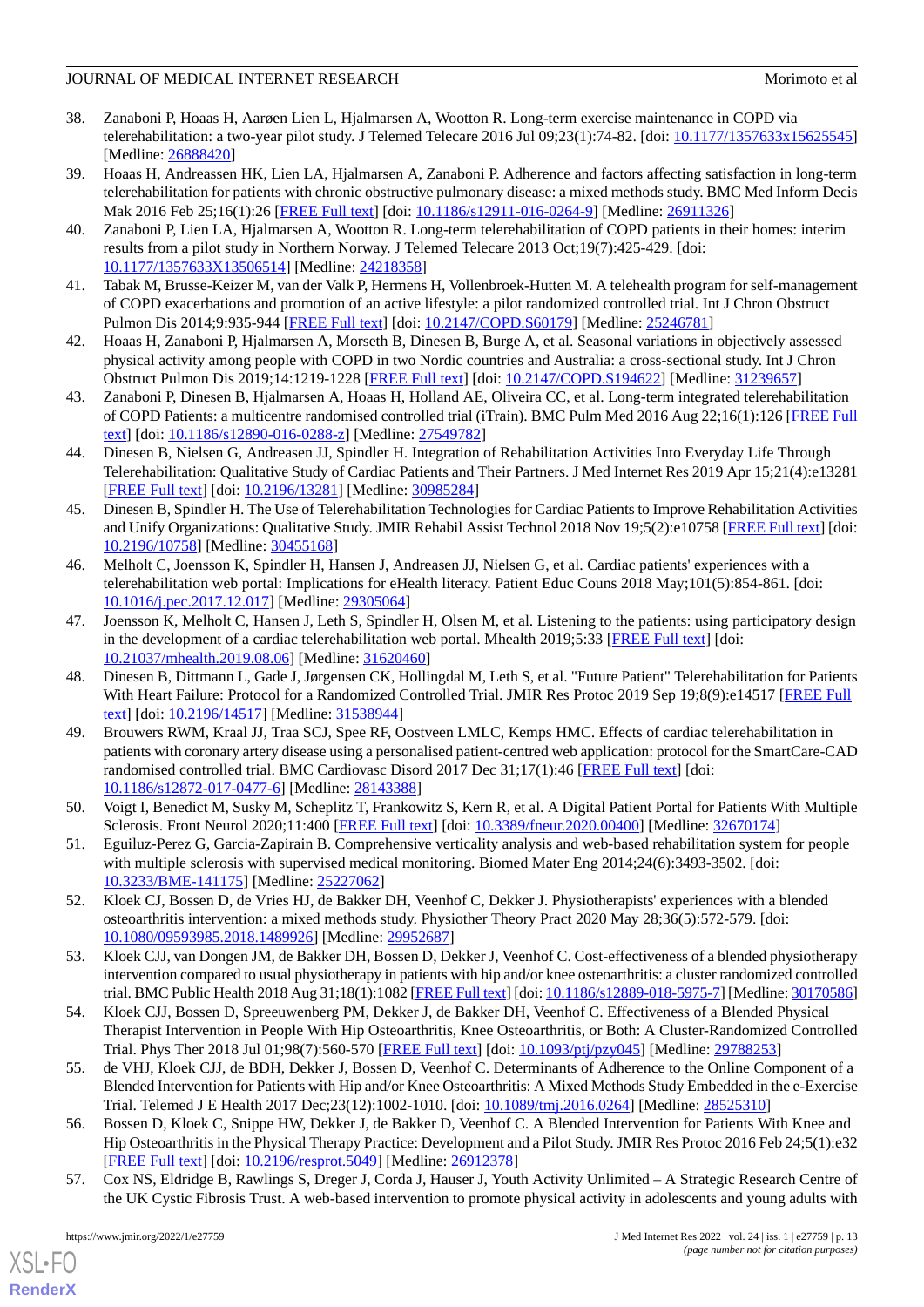cystic fibrosis: protocol for a randomized controlled trial. BMC Pulm Med 2019 Dec 19;19(1):253 [\[FREE Full text\]](https://bmcpulmmed.biomedcentral.com/articles/10.1186/s12890-019-0942-3) [doi: [10.1186/s12890-019-0942-3\]](http://dx.doi.org/10.1186/s12890-019-0942-3) [Medline: [31856791](http://www.ncbi.nlm.nih.gov/entrez/query.fcgi?cmd=Retrieve&db=PubMed&list_uids=31856791&dopt=Abstract)]

- <span id="page-13-4"></span>58. Liacos A, Burge A, Cox N, Holland AE. Promoting Physical Activity Using the Internet: Is It Feasible and Acceptable for Patients With Chronic Obstructive Pulmonary Disease and Bronchiectasis? J Aging Phys Act 2018 Jul 01;26(3):372-381. [doi: [10.1123/japa.2017-0123\]](http://dx.doi.org/10.1123/japa.2017-0123) [Medline: [28952865\]](http://www.ncbi.nlm.nih.gov/entrez/query.fcgi?cmd=Retrieve&db=PubMed&list_uids=28952865&dopt=Abstract)
- <span id="page-13-0"></span>59. Cox NS, Alison JA, Button BM, Wilson JW, Holland AE. Feasibility and acceptability of an internet-based program to promote physical activity in adults with cystic fibrosis. Respir Care 2015 Mar;60(3):422-429 [\[FREE Full text\]](http://rc.rcjournal.com/cgi/pmidlookup?view=short&pmid=25425703) [doi: [10.4187/respcare.03165\]](http://dx.doi.org/10.4187/respcare.03165) [Medline: [25425703](http://www.ncbi.nlm.nih.gov/entrez/query.fcgi?cmd=Retrieve&db=PubMed&list_uids=25425703&dopt=Abstract)]
- <span id="page-13-2"></span><span id="page-13-1"></span>60. Burridge JH, Lee ACW, Turk R, Stokes M, Whitall J, Vaidyanathan R, et al. Telehealth, Wearable Sensors, and the Internet: Will They Improve Stroke Outcomes Through Increased Intensity of Therapy, Motivation, and Adherence to Rehabilitation Programs? J Neurol Phys Ther 2017 Jul;41 Suppl 3:S32-S38. [doi: [10.1097/NPT.0000000000000183](http://dx.doi.org/10.1097/NPT.0000000000000183)] [Medline: [28628594\]](http://www.ncbi.nlm.nih.gov/entrez/query.fcgi?cmd=Retrieve&db=PubMed&list_uids=28628594&dopt=Abstract)
- <span id="page-13-5"></span>61. Ariza-Garcia A, Lozano-Lozano M, Galiano-Castillo N, Postigo-Martin P, Arroyo-Morales M, Cantarero-Villanueva I. A Web-Based Exercise System (e-CuidateChemo) to Counter the Side Effects of Chemotherapy in Patients With Breast Cancer: Randomized Controlled Trial. J Med Internet Res 2019 Jul 24;21(7):e14418 [[FREE Full text](https://www.jmir.org/2019/7/e14418/)] [doi: [10.2196/14418](http://dx.doi.org/10.2196/14418)] [Medline: [31342907](http://www.ncbi.nlm.nih.gov/entrez/query.fcgi?cmd=Retrieve&db=PubMed&list_uids=31342907&dopt=Abstract)]
- <span id="page-13-6"></span>62. Galiano-Castillo N, Arroyo-Morales M, Lozano-Lozano M, Fernández-Lao C, Martín-Martín L, Del-Moral-Ávila R, et al. Effect of an Internet-based telehealth system on functional capacity and cognition in breast cancer survivors: a secondary analysis of a randomized controlled trial. Support Care Cancer 2017 Nov 22;25(11):3551-3559. [doi: [10.1007/s00520-017-3782-9\]](http://dx.doi.org/10.1007/s00520-017-3782-9) [Medline: [28639097](http://www.ncbi.nlm.nih.gov/entrez/query.fcgi?cmd=Retrieve&db=PubMed&list_uids=28639097&dopt=Abstract)]
- <span id="page-13-3"></span>63. Galiano-Castillo N, Cantarero-Villanueva I, Fernández-Lao C, Ariza-García A, Díaz-Rodríguez L, Del-Moral-Ávila R, et al. Telehealth system: A randomized controlled trial evaluating the impact of an internet-based exercise intervention on quality of life, pain, muscle strength, and fatigue in breast cancer survivors. Cancer 2016 Oct 15;122(20):3166-3174 [\[FREE](https://doi.org/10.1002/cncr.30172) [Full text\]](https://doi.org/10.1002/cncr.30172) [doi: [10.1002/cncr.30172\]](http://dx.doi.org/10.1002/cncr.30172) [Medline: [27332968](http://www.ncbi.nlm.nih.gov/entrez/query.fcgi?cmd=Retrieve&db=PubMed&list_uids=27332968&dopt=Abstract)]
- <span id="page-13-7"></span>64. Galiano-Castillo N, Ariza-García A, Cantarero-Villanueva I, Fernández-Lao C, Díaz-Rodríguez L, Legerén-Alvarez M, et al. Telehealth system (e-CUIDATE) to improve quality of life in breast cancer survivors: rationale and study protocol for a randomized clinical trial. Trials 2013 Jun 22;14:187 [[FREE Full text](https://trialsjournal.biomedcentral.com/articles/10.1186/1745-6215-14-187)] [doi: [10.1186/1745-6215-14-187\]](http://dx.doi.org/10.1186/1745-6215-14-187) [Medline: [23799886](http://www.ncbi.nlm.nih.gov/entrez/query.fcgi?cmd=Retrieve&db=PubMed&list_uids=23799886&dopt=Abstract)]
- <span id="page-13-9"></span><span id="page-13-8"></span>65. Norman CD, Skinner HA. eHealth Literacy: Essential Skills for Consumer Health in a Networked World. J Med Internet Res 2006 Jun 16;8(2):e9 [\[FREE Full text\]](https://www.jmir.org/2006/2/e9/) [doi: [10.2196/jmir.8.2.e9](http://dx.doi.org/10.2196/jmir.8.2.e9)] [Medline: [16867972](http://www.ncbi.nlm.nih.gov/entrez/query.fcgi?cmd=Retrieve&db=PubMed&list_uids=16867972&dopt=Abstract)]
- <span id="page-13-10"></span>66. Wenger E. Communities of Practice: Learning, Meaning, and Identity (Learning in Doing: Social, Cognitive and Computational Perspectives). Cambridge, MA: Cambridge University Press; 1999.
- <span id="page-13-11"></span>67. Ryan RM, Deci EL. Self-determination theory and the facilitation of intrinsic motivation, social development, and well-being. American Psychologist 2000;55(1):68-78. [doi: [10.1037//0003-066X.55.1.68](http://dx.doi.org/10.1037//0003-066X.55.1.68)]
- <span id="page-13-12"></span>68. Schlieter H, Benedict M, Gand K, Burwitz M. Towards Adaptive Pathways: Reference Architecture for Personalized Dynamic Pathways. 2017 Presented at: IEEE 19th Conference on Business Informatics (CBI); July 24-27, 2017; Thessaloniki, Greece p. 359-368. [doi: [10.1109/cbi.2017.55\]](http://dx.doi.org/10.1109/cbi.2017.55)
- <span id="page-13-13"></span>69. Yardley L, Morrison L, Bradbury K, Muller I. The person-based approach to intervention development: application to digital health-related behavior change interventions. J Med Internet Res 2015 Jan 30;17(1):e30 [\[FREE Full text\]](https://www.jmir.org/2015/1/e30/) [doi: [10.2196/jmir.4055](http://dx.doi.org/10.2196/jmir.4055)] [Medline: [25639757](http://www.ncbi.nlm.nih.gov/entrez/query.fcgi?cmd=Retrieve&db=PubMed&list_uids=25639757&dopt=Abstract)]
- <span id="page-13-14"></span>70. Abraham C, Michie S. A taxonomy of behavior change techniques used in interventions. Health Psychol 2008 May;27(3):379-387. [doi: [10.1037/0278-6133.27.3.379\]](http://dx.doi.org/10.1037/0278-6133.27.3.379) [Medline: [18624603\]](http://www.ncbi.nlm.nih.gov/entrez/query.fcgi?cmd=Retrieve&db=PubMed&list_uids=18624603&dopt=Abstract)
- 71. Webb TL, Joseph J, Yardley L, Michie S. Using the internet to promote health behavior change: a systematic review and meta-analysis of the impact of theoretical basis, use of behavior change techniques, and mode of delivery on efficacy. J Med Internet Res 2010 Feb 17;12(1):e4 [[FREE Full text](https://www.jmir.org/2010/1/e4/)] [doi: [10.2196/jmir.1376](http://dx.doi.org/10.2196/jmir.1376)] [Medline: [20164043](http://www.ncbi.nlm.nih.gov/entrez/query.fcgi?cmd=Retrieve&db=PubMed&list_uids=20164043&dopt=Abstract)]
- 72. Bini S, Mahajan J. Clinical outcomes of remote asynchronous telerehabilitation are equivalent to traditional therapy following total knee arthroplasty: A randomized control study. J Telemed Telecare 2017 Feb;23(2):239-247. [doi: [10.1177/1357633X16634518](http://dx.doi.org/10.1177/1357633X16634518)] [Medline: [26940798\]](http://www.ncbi.nlm.nih.gov/entrez/query.fcgi?cmd=Retrieve&db=PubMed&list_uids=26940798&dopt=Abstract)
- <span id="page-13-15"></span>73. Naeemabadi M, Dinesen B, Andersen OK, Madsen NK, Simonsen OH, Hansen J. Developing a telerehabilitation programme for postoperative recovery from knee surgery: specifications and requirements. BMJ Health Care Inform 2019 Apr;26(1):e000022 [[FREE Full text\]](https://informatics.bmj.com/lookup/pmidlookup?view=long&pmid=31039126) [doi: [10.1136/bmjhci-2019-000022\]](http://dx.doi.org/10.1136/bmjhci-2019-000022) [Medline: [31039126\]](http://www.ncbi.nlm.nih.gov/entrez/query.fcgi?cmd=Retrieve&db=PubMed&list_uids=31039126&dopt=Abstract)
- <span id="page-13-16"></span>74. Naeemabadi M, Søndergaard JH, Klastrup A, Schlünsen AP, Lauritsen REK, Hansen J, et al. Development of an individualized asynchronous sensor-based telerehabilitation program for patients undergoing total knee replacement: Participatory design. Health Informatics J 2020 Dec;26(4):2492-2511 [\[FREE Full text\]](https://journals.sagepub.com/doi/10.1177/1460458220909779?url_ver=Z39.88-2003&rfr_id=ori:rid:crossref.org&rfr_dat=cr_pub%3dpubmed) [doi: [10.1177/1460458220909779](http://dx.doi.org/10.1177/1460458220909779)] [Medline: [32175788](http://www.ncbi.nlm.nih.gov/entrez/query.fcgi?cmd=Retrieve&db=PubMed&list_uids=32175788&dopt=Abstract)]
- 75. Naeemabadi M, Fazlali H, Najafi S, Dinesen B, Hansen J. Telerehabilitation for Patients With Knee Osteoarthritis: A Focused Review of Technologies and Teleservices. JMIR Biomed Eng 2020 Jul 21;5(1):e16991. [doi: [10.2196/16991\]](http://dx.doi.org/10.2196/16991)
- 76. Schuman-Olivier Z, Trombka M, Lovas DA, Brewer JA, Vago DR, Gawande R, et al. Mindfulness and Behavior Change. Harv Rev Psychiatry 2020;28(6):371-394 [\[FREE Full text](http://europepmc.org/abstract/MED/33156156)] [doi: [10.1097/HRP.0000000000000277\]](http://dx.doi.org/10.1097/HRP.0000000000000277) [Medline: [33156156](http://www.ncbi.nlm.nih.gov/entrez/query.fcgi?cmd=Retrieve&db=PubMed&list_uids=33156156&dopt=Abstract)]